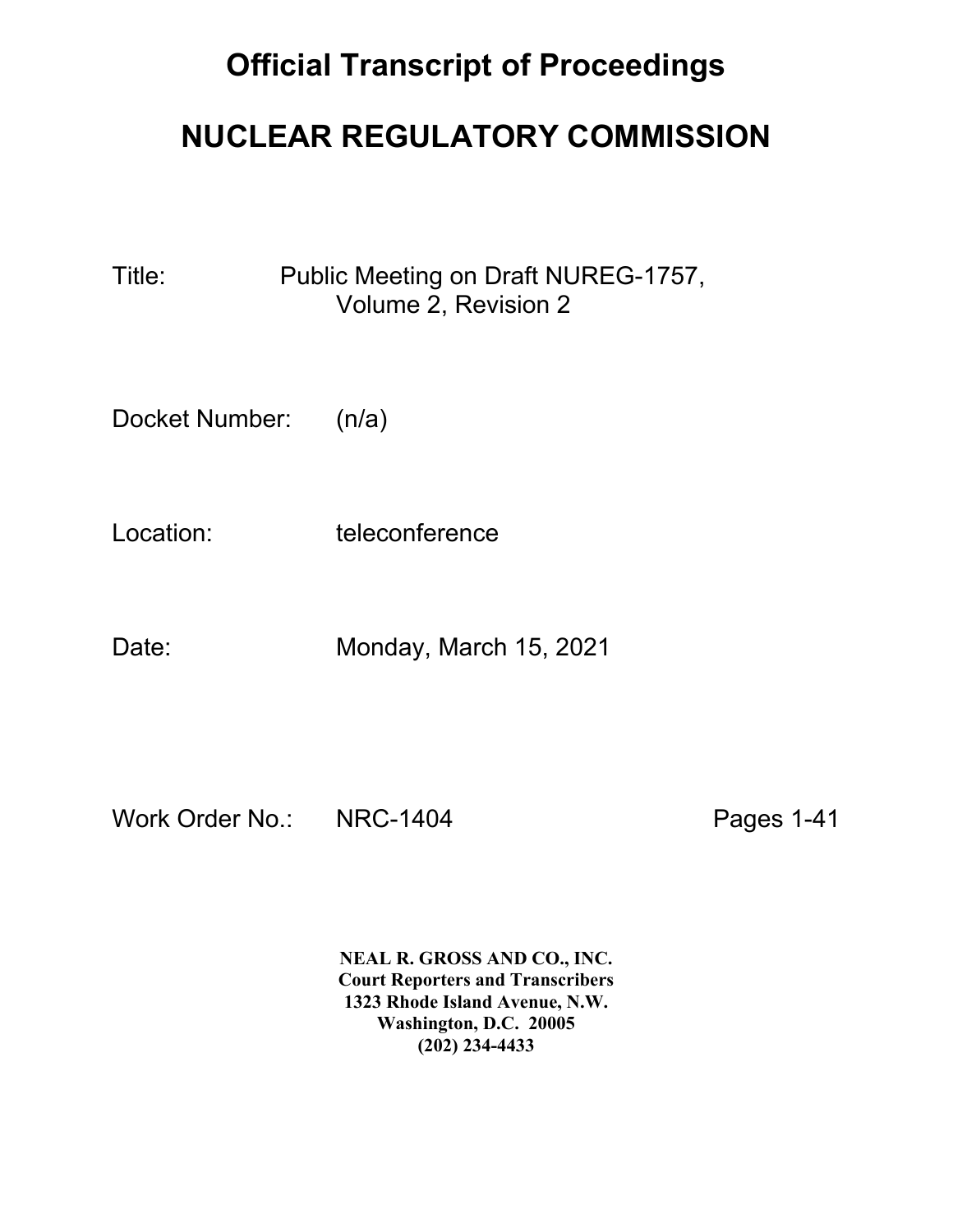UNITED STATES OF AMERICA

 $\mathbf{1}$ 

NUCLEAR REGULATORY COMMISSION

+ + + + +

PUBLIC MEETING ON

DRAFT NUREG-1757, VOLUME 2, REVISION 2

+ + + + +

MONDAY,

MARCH 15, 2021

+ + + + +

The Public Comment Meeting was convened via Video Teleconference, at 10:00 a.m. EDT, Brett Klukan, Regional Counsel for NRC Region I, facilitating.

NRC STAFF PRESENT:

PATRICIA HOLAHAN, PhD, Division Director, Decommissioning, Uranium Recovery, and Waste Programs BRUCE WATSON, Branch Chief, Reactor Decommissioning CHRISTEPHER McKENNEY, Branch Chief, Risk and Technical Analysis Branch

CYNTHIA BARR, Senior Risk Analyst

GREG CHAPMAN, Health Physicist

SHELDON CLARK, Attorney

TONY HUFFERT, Senior Health Physicist

LEAH PARKS, Risk Analyst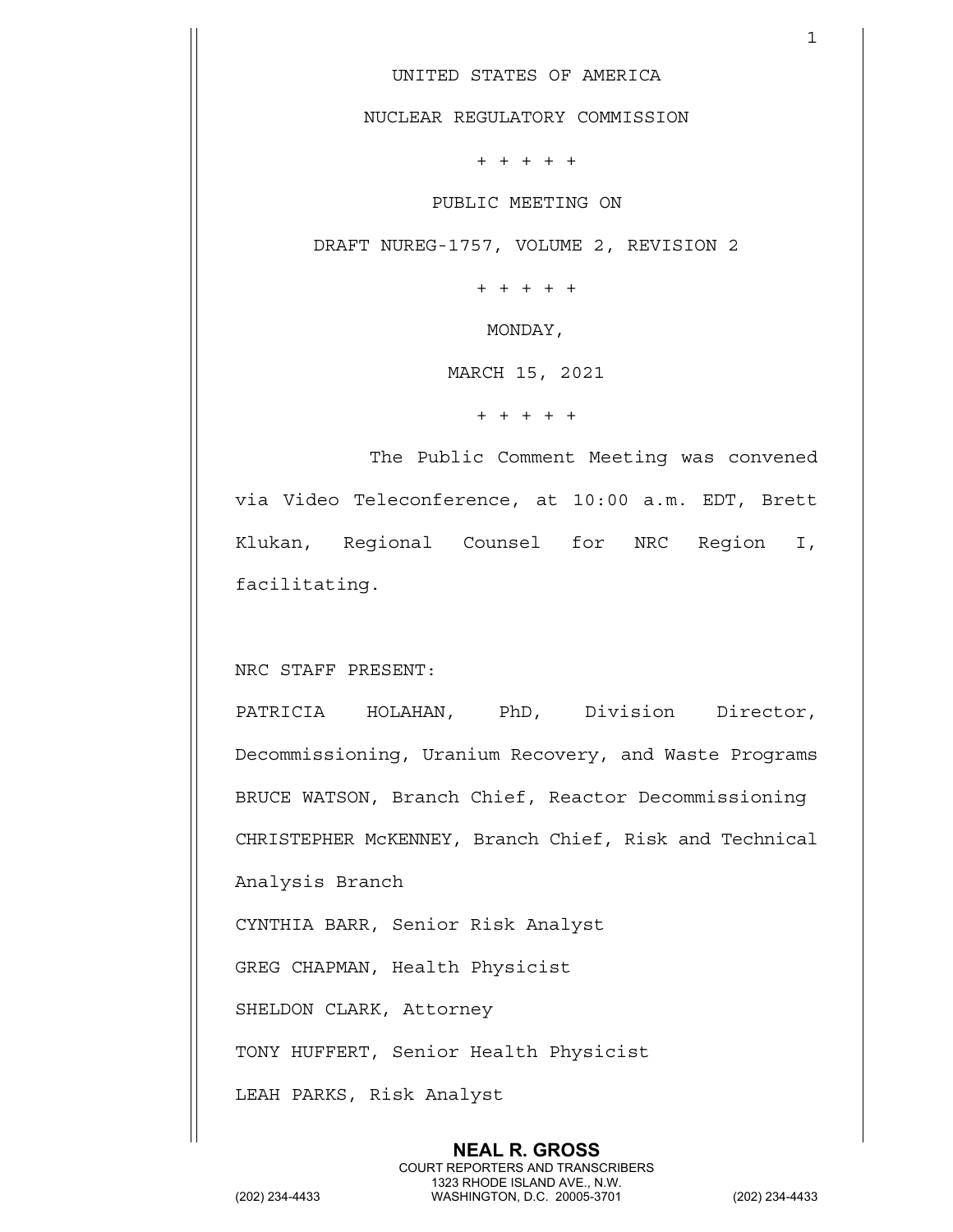ADAM SCHWARTZMAN, Risk Analyst, NRC/NMSS/DUWP/RTAB BRETT KLUKAN, Region I, Counsel, Facilitator LAURIE KAUFFMAN, Region I, Health Physicist MICHAEL LaFRANZO, Region III, Senior Health Physicist SARAH ACHTEN, Licensing Assistant

MARYLAYNA DOELL, Project Manager, Webex Coordinator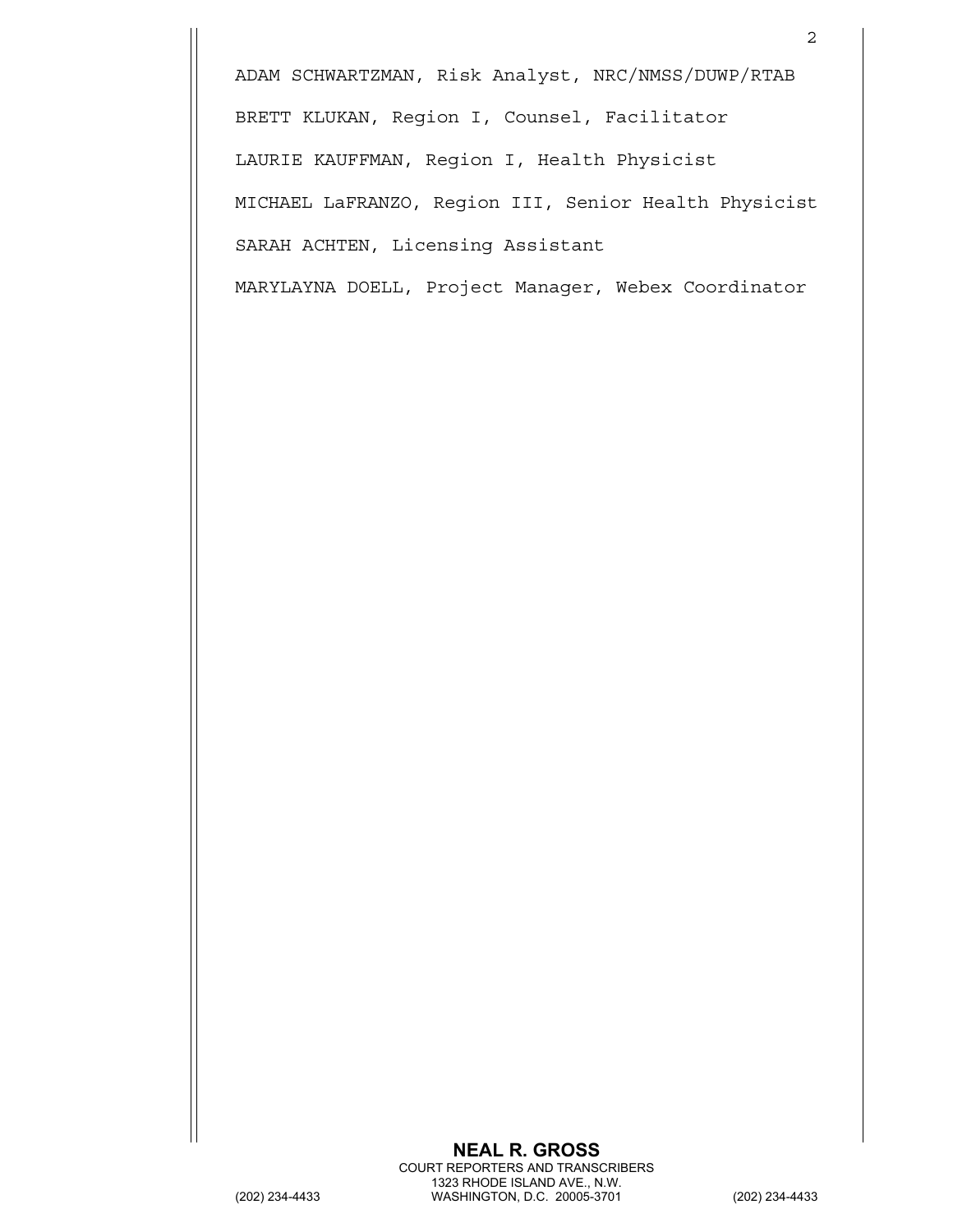3

10:02 a.m.

MR. WATSON: So good morning, everybody, and thank you for joining us today for our public meeting on NUREG-1757, Volume 2, Revision 2. My name is Bruce Watson. I am Chief of the Reactor Decommissioning Branch here at NRC headquarters. I am here virtually, along with the staff, and especially Trish Holahan, our Director of the Division of Decommissioning, Uranium Recovery, and Waste Programs. And of course, Christepher McKenney, Branch Chief of the Risk and Technical Analysis Branch, as well as, like I said, all the members of the working group in the regions and at headquarters.

A few important items about today's Webex meeting: Staff will make a brief presentation on the updates to this revision, and of course, I'm talking about NUREG-1757, Volume 2, Revision 2. After that short presentation, the remainder of the public meeting will be focused on obtaining your comments on the draft guidance document. I wanted to thank Brett Klukan, Region I counsel, for being our facilitator today during the public comment period. Brett will provide details on the comment period logistics. So I want to thank Brett again for helping out. Now I

> **NEAL R. GROSS** COURT REPORTERS AND TRANSCRIBERS

1323 RHODE ISLAND AVE., N.W.<br>WASHINGTON, D.C. 20005-3701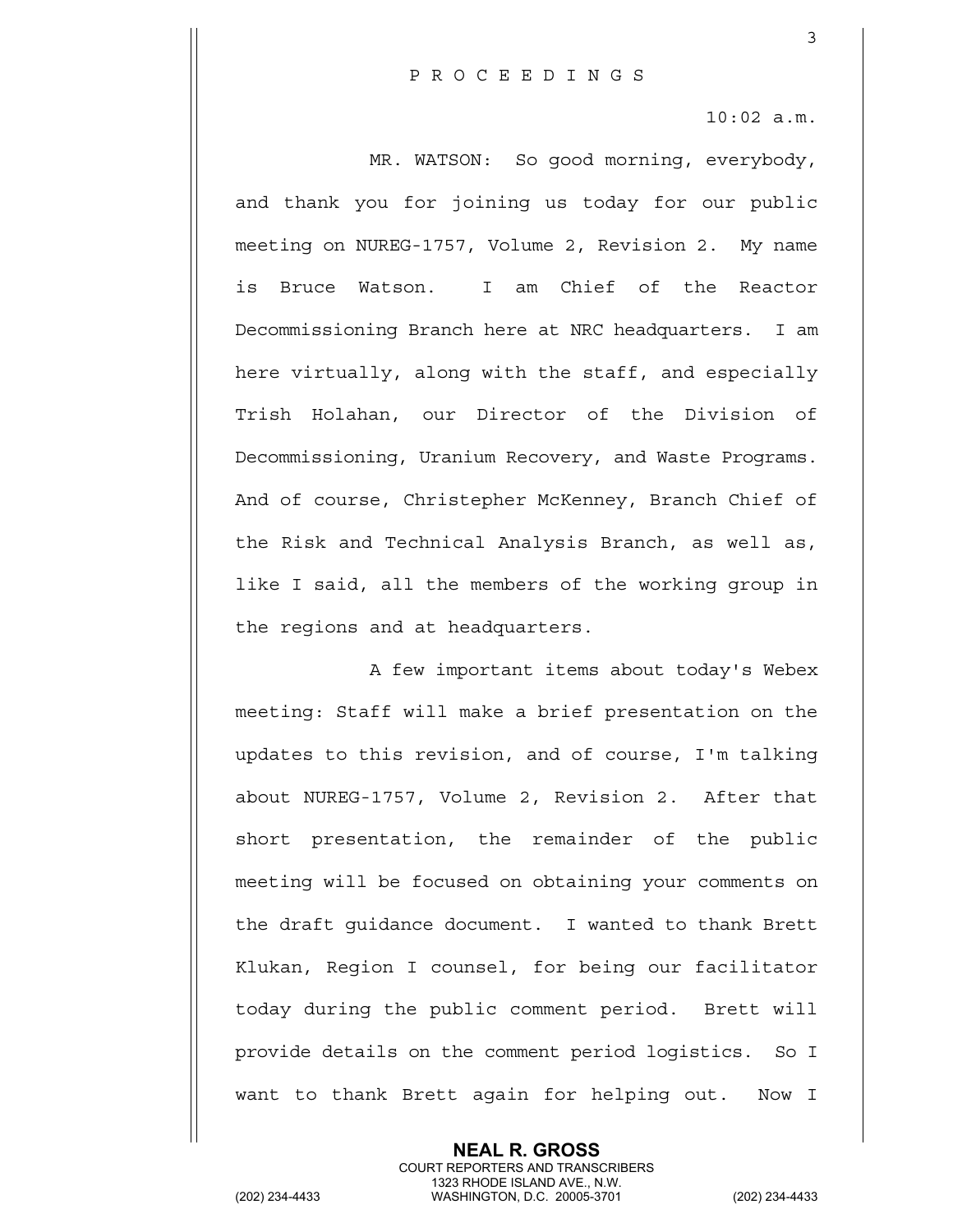would like to introduce our Division Director, Trish Holahan, so next slide, please.

4

DR. HOLAHAN: Good morning, and thank you, Bruce. And thanks for your participation in today's Webex meeting on NUREG-1757 Volume 2, Revision 2, a draft for public comment. The NRC is really interested in risk informing the way it does business. We've reached out to our stakeholders to get feedback on how we can improve our processes. For example, we met with stakeholders on October 30th to discuss how we're risk informing our decommissioning guidance. We think our stakeholders would be interested in hearing more about how we have made key improvements in a number of areas.

The NUREG-1757 working group has worked hard to incorporate practical examples and lessons learned from review of LTPs, license termination plans, decommissioning plans, and final status surveys into Revision 2. In fact, this was the first update in almost 15 years, so there was quite a bit of work to do. The staff are looking forward to receiving your comments on the draft guidance document today. And while we recognize that NUREG-1757 provides guidance on acceptable methods for meeting license termination rule criteria, alternative methods could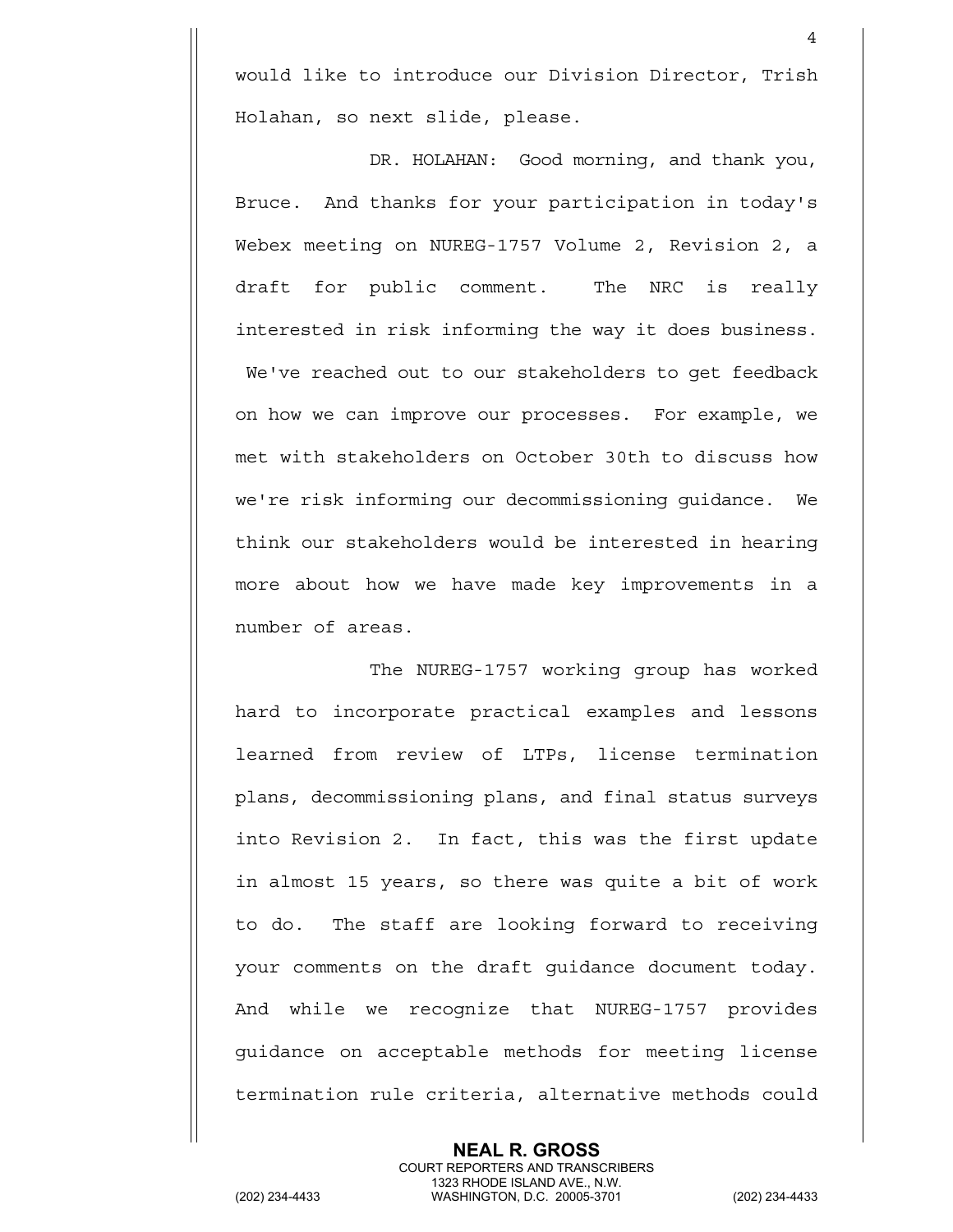also be acceptable if sufficient justification is provided. So we're interested in obtaining stakeholder feedback on how we can continue to improve our guidance in the future. And with that, I will ask Bruce to provide a few opening comments.

 $\sim$  5

MR. WATSON: Thanks, Trish. We recognize the revision incorporates lessons learned and a lot of new information. The staff recognizes this revision is very extensive, with over 550 pages of technical information. So we decided to publish it as a draft for comment and use. Our intent is to make the decommissioning process more efficient and demystify the methodologies with many examples. So the draft Revision 2 is currently available for use by the states, licensees, and interested parties.

As a reminder, the guidance provides technical information on acceptable methods to the staff to meet license termination rule criteria, found in 10 CFR Part 20, Subpart E. Other approaches will be considered, provided the technical basis is acceptable to the staff. So we're looking forward to hearing your comments on the draft report today to help us finalize the report. I will now turn the presentation over to Cynthia Barr, the working group lead, to provide an overview of the major changes. Cynthia,

**NEAL R. GROSS** COURT REPORTERS AND TRANSCRIBERS 1323 RHODE ISLAND AVE., N.W.<br>WASHINGTON, D.C. 20005-3701 (202) 234-4433 WASHINGTON, D.C. 20005-3701 (202) 234-4433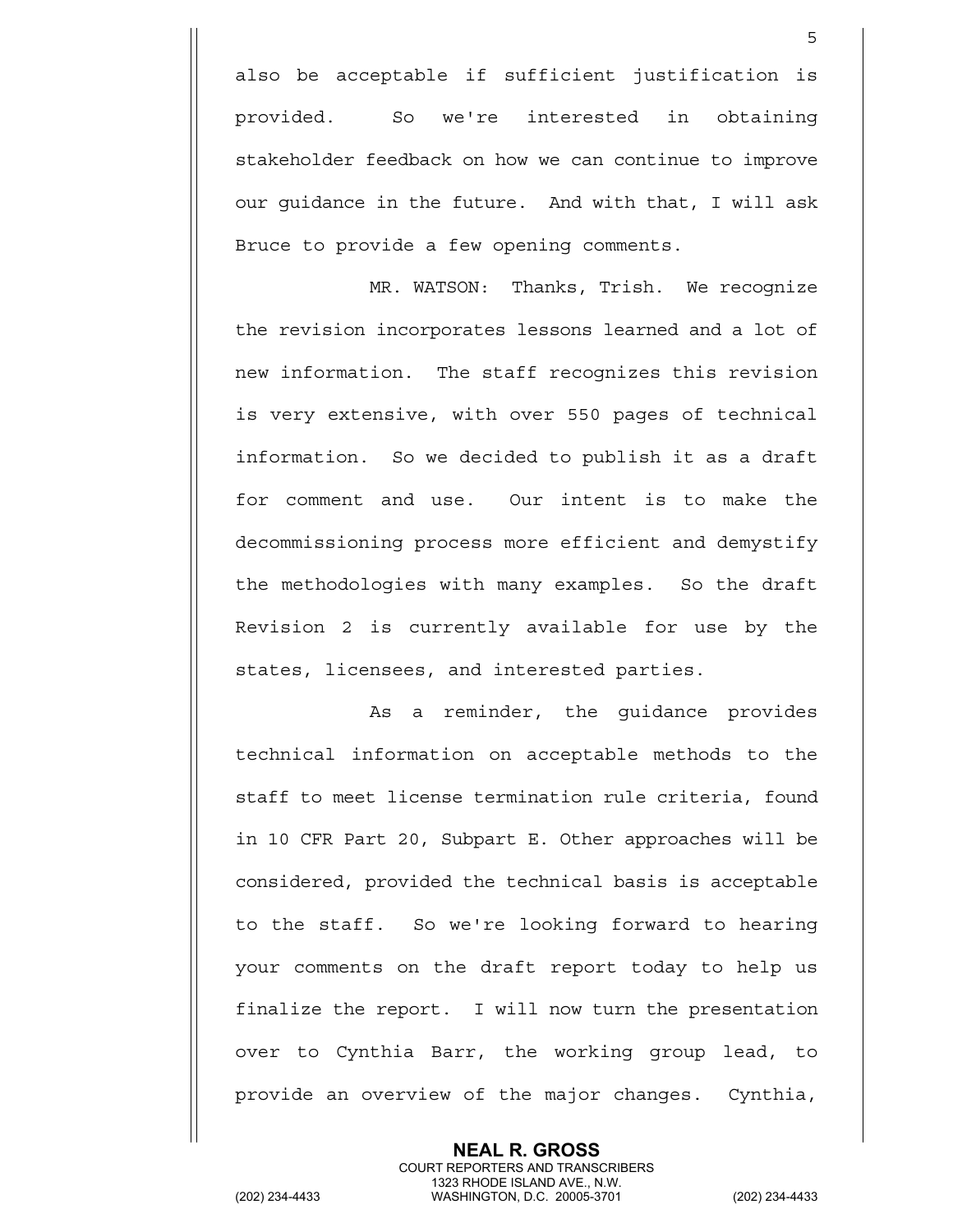you're up.

MS. BARR: Thanks, Bruce. Oh, sorry. Thanks, Bruce. Before I go over to the changes to the guidance document, I would like to acknowledge the working group members who have been working hard on the updates in Revision 2. We have representatives from the regions, including two Health Physics inspectors, Laurie Kauffman and Michael LaFranzo. We also have representatives from headquarters, including two certified health physicists, Greg Chapman and Tony Huffert; risk analysts who review dose modeling analyses used to derive cleanup levels, Leah Parks and Adam Schwartzman; and last but not least, Sheldon Clark is our attorney from the Office of General Counsel. Next slide, please.

 $6<sup>o</sup>$ 

NUREG-1757, Volume 2, Revision 2 was completed on November 30th. A Federal Register notice announcing availability of the document for public comment was issued on December 8th for a 60-day public comment period. A request for extension was received, and the comment period was extended from 60 to 120 days, with comments now due on April 8th. So there are just over three weeks to get your comments in. We also announced this public meeting in the same Federal Register notice we extended the public comment period.

**NEAL R. GROSS**

 COURT REPORTERS AND TRANSCRIBERS 1323 RHODE ISLAND AVE., N.W.<br>WASHINGTON, D.C. 20005-3701 (202) 234-4433 WASHINGTON, D.C. 20005-3701 (202) 234-4433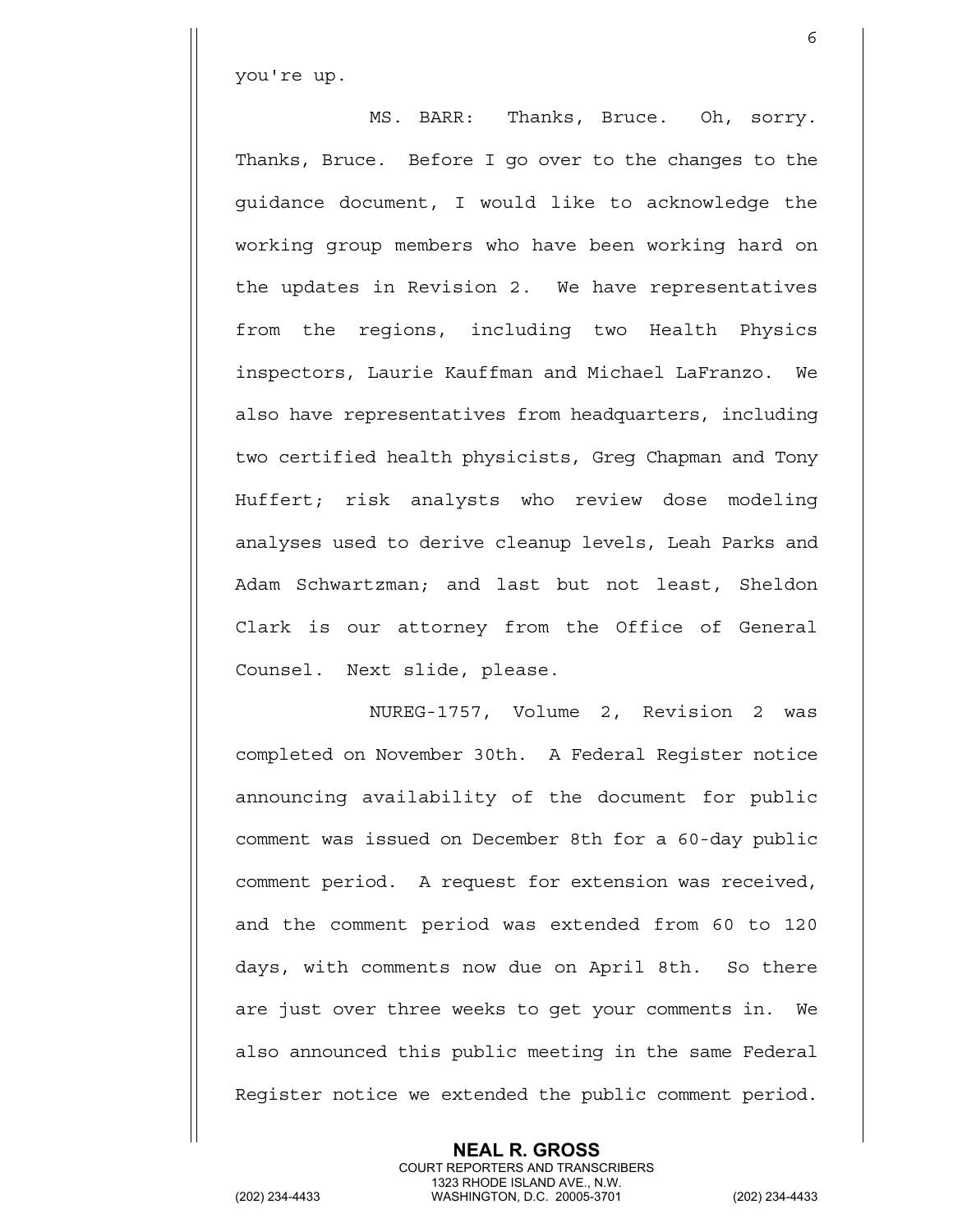Next slide, please.

Major changes to NUREG-1757, Volume 2 are mostly in the dose modeling and radiological survey areas. I'll go over details regarding those updates in just a second. We also significantly updated other sections, including Appendix F on surface water and groundwater characterization, which was updated with respect to conceptual and mathematical model development and monitoring networks and frequency, and a number of new or updated references are included. Appendix N on As Low As is Reasonably Achievable analysis was also updated. The updates were primarily based on experience with a restricted release scenario.

7

A new appendix on composite sampling was placed in Appendix O. Composite sampling can be helpful for hard-to-detect radionuclides when the costs of sampling start to become prohibitive due to a relatively high number of samples required. And finally, updates were made to the engineered barrier analysis guidance in Section 3.5, with most of the technical material moved to Appendix P. Next slide, please.

In the area of dose modeling, new guidance was added to Appendix I on conceptual models and

**NEAL R. GROSS** COURT REPORTERS AND TRANSCRIBERS 1323 RHODE ISLAND AVE., N.W.<br>WASHINGTON, D.C. 20005-3701 (202) 234-4433 WASHINGTON, D.C. 20005-3701 (202) 234-4433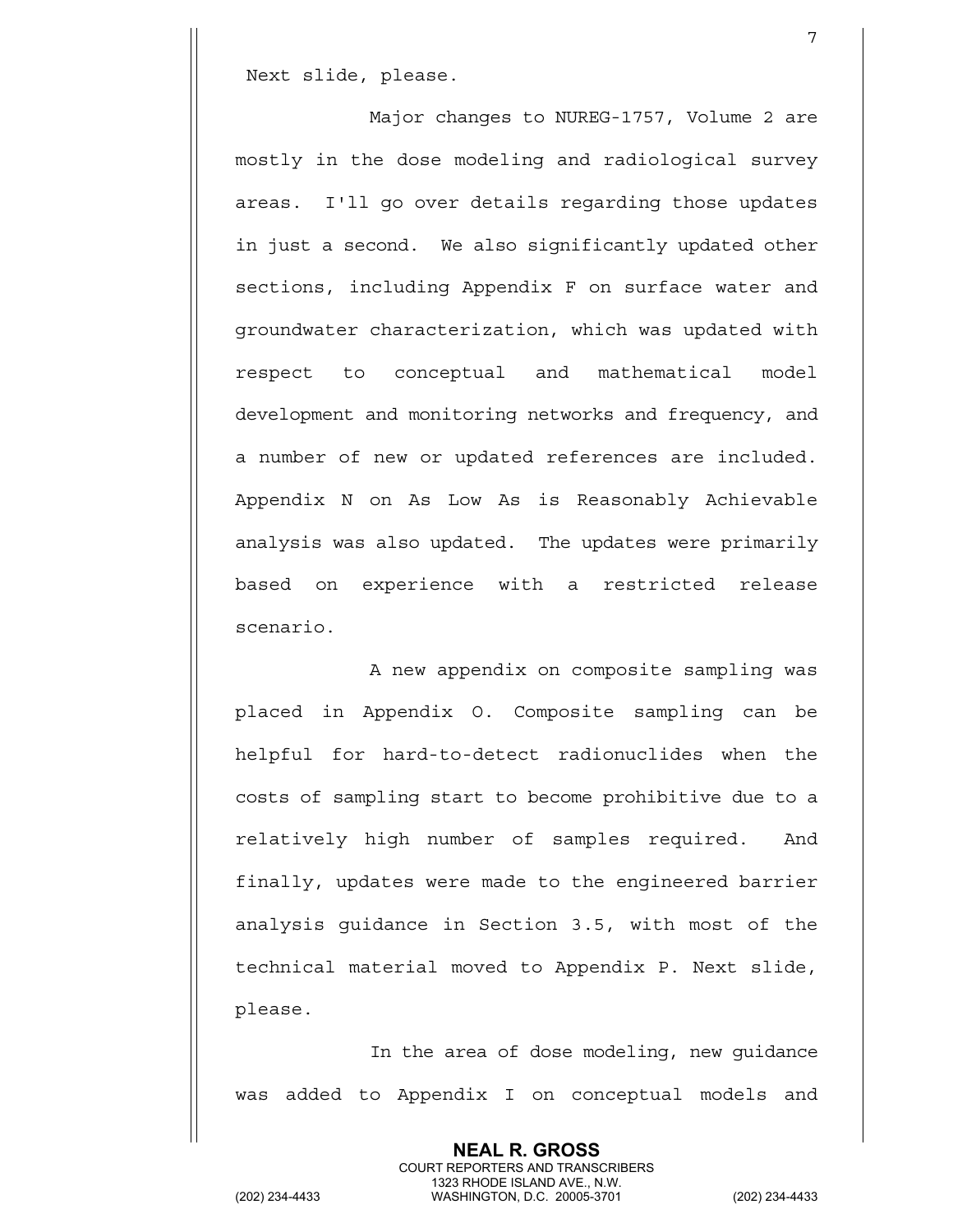commonly-used decommissioning codes such as RESRAD. With regard to source term modeling, various examples are provided on how to reduce conservatism in treatment of multiple elevated areas. Appendix J was significantly revised to include streamlined guidance on consideration of intrusion scenarios for buried radioactivity. While the methodology did not change, we added more examples, particularly in the area of exposure scenarios for large basement sub-structures. And that was based on experience with reactor decommissioning.

8

Finally, Appendix Q was added to discuss important factors related to uncertainty analysis, including examples illustrating impacts of correlated parameters, use of generic data sets, and risk dilution, among other topics. Next slide, please. In the area of radiological surveys, Appendix G was updated to include guidance on Scenario B, which is an alternative scenario that assumes the site is clean until proven dirty. It could be useful when the cleanup levels are low compared to background variability. It could help alleviate a situation where a site could be cleaned up to below background levels. Surveys associated with soil reuse and survey of excavations are also discussed, based on recent

> **NEAL R. GROSS** COURT REPORTERS AND TRANSCRIBERS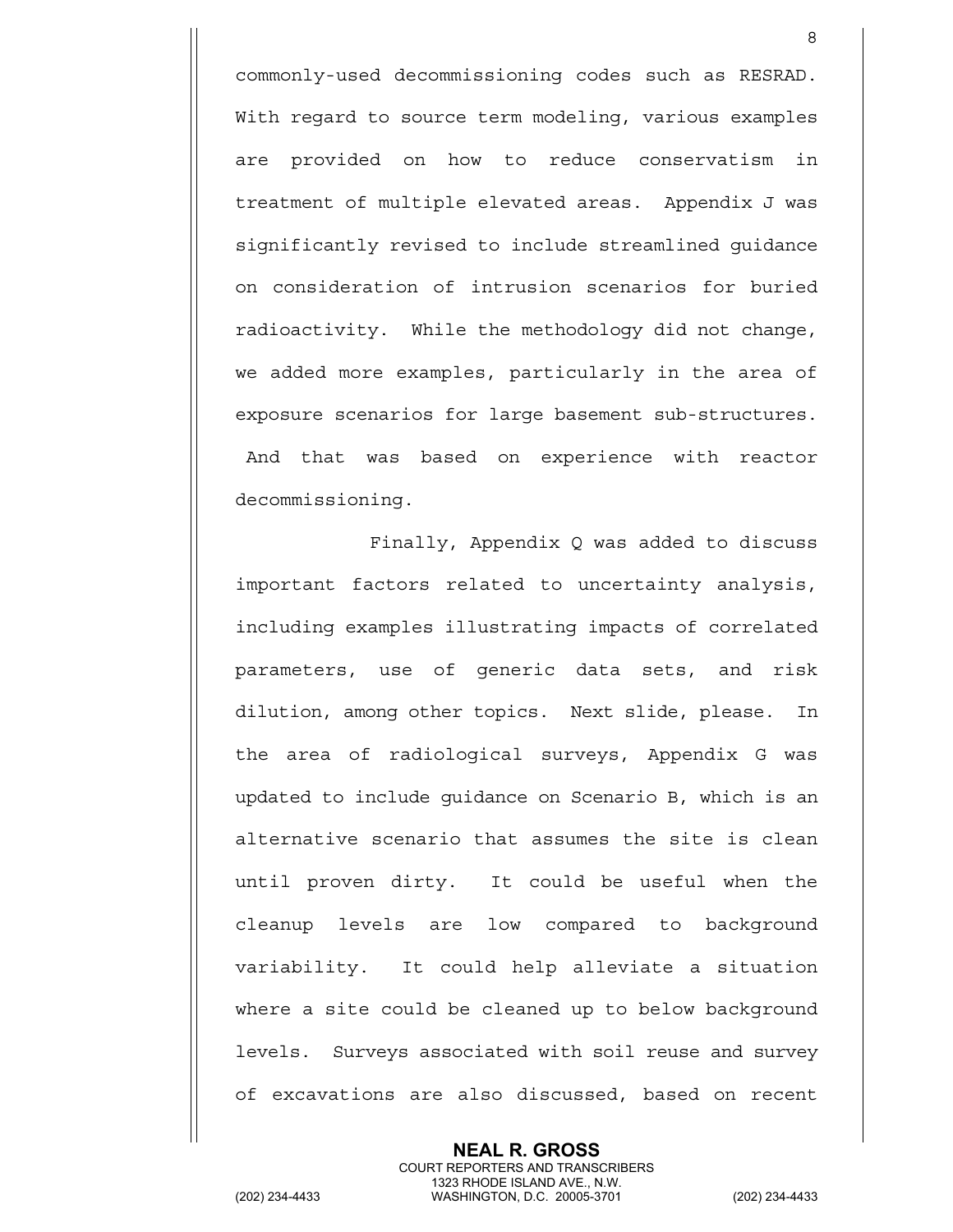lessons learned. Example use of graphical tools to visualize the data, including use of geographic information system and geostatistical tools are also provided. With respect to guidance on subsurface surveys, we are developing a technical letter report to frame discussion topics for a workshop we plan to have this summer. We are looking for areas where we can continue to improve our guidance in this area. If you are interested in participating, please let us know and we will keep you posted on the details about the workshop. Next slide, please.

So next tasks include: Finish collecting comments on our draft guidance document, summarizing and addressing the comments in a comment response document, and then finalizing the draft guidance document based on your comments. We plan to publish the final NUREG sometime next year. Next slide, please. The purpose of today's meeting is to collect your comments on our draft guidance document. Formal written methods are preferred to ensure we get sufficient detail to allow us to better address your comments. Formal methods include submitting comments through the rule-making website or mailing comments to our Office of Administration.

Next slide, please. In summary, NRC has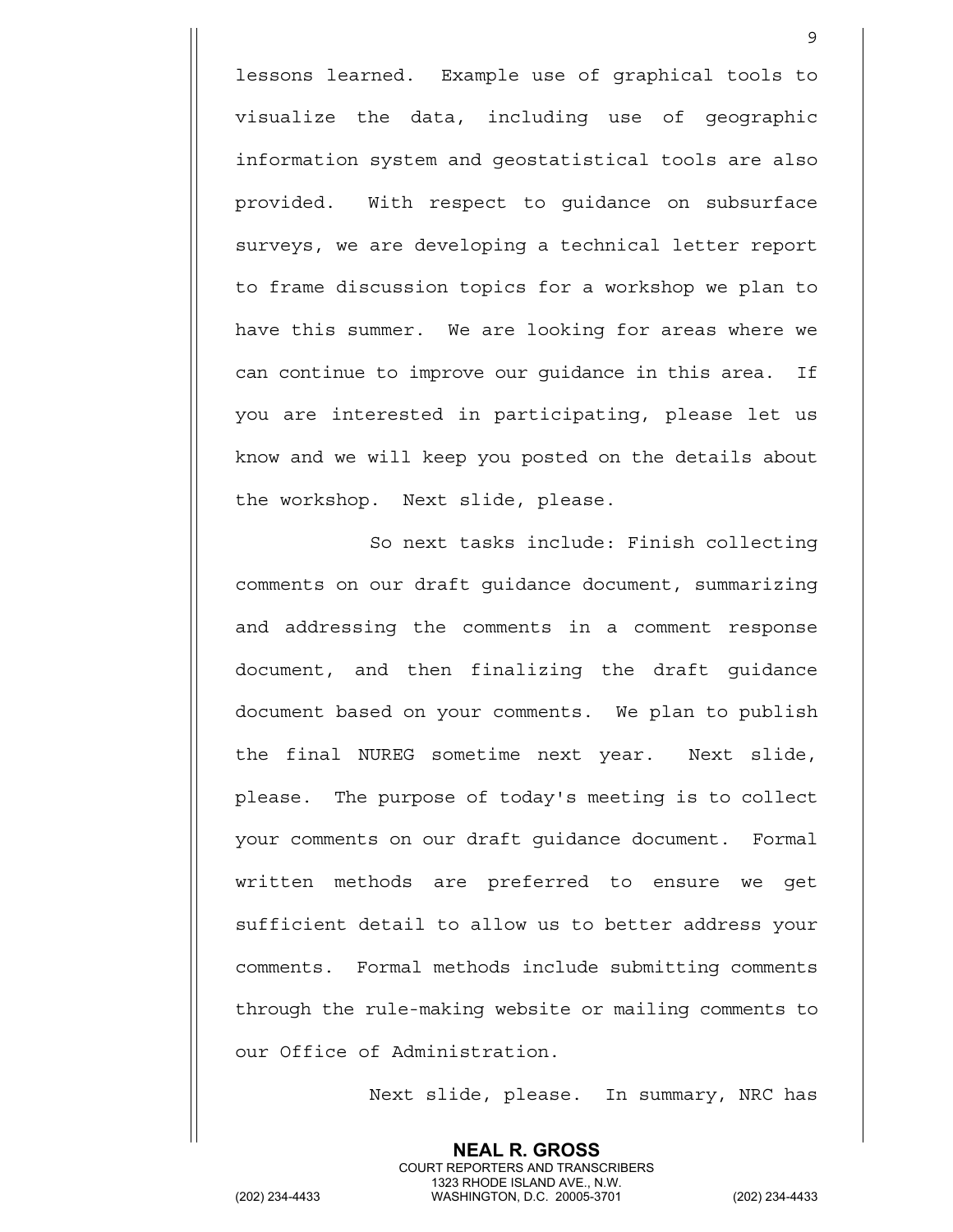issued NUREG-1757, Volume 2, Revision 2 for public comment. The document is available in ADAMS or on NRC's website. The purpose of today's meeting is to collect your comments on our draft guidance document. Formal methods are available and preferred to submit written comments. And with that, I will turn it over to Brett Klukan from Region I to facilitate the public comment portion of the meeting. Next slide, please.

10

MR. KLUKAN: Hello, everyone. Again, my name is Brett Klukan. I'm normally the Regional Counsel for Region I, but today I'll just be facilitating the public comment portion of this meeting. So I just want to thank everyone again for attending and for showing interest in this decommissioning guidance document for which we've issued a draft, again, NUREG-1757, Volume 2, Revision 2. Right now, we have one registered speaker who pre-registered, though we do have a number of participants on the call today. So I would ask that when it is your opportunity to provide your comments, that you do so as concisely as possible so as to maximize the amount of time that we have for other people to also give their verbal comments today.

I do want to give just one meeting ground rule and one quick consideration. First off, I would

> **NEAL R. GROSS** COURT REPORTERS AND TRANSCRIBERS

1323 RHODE ISLAND AVE., N.W.<br>WASHINGTON, D.C. 20005-3701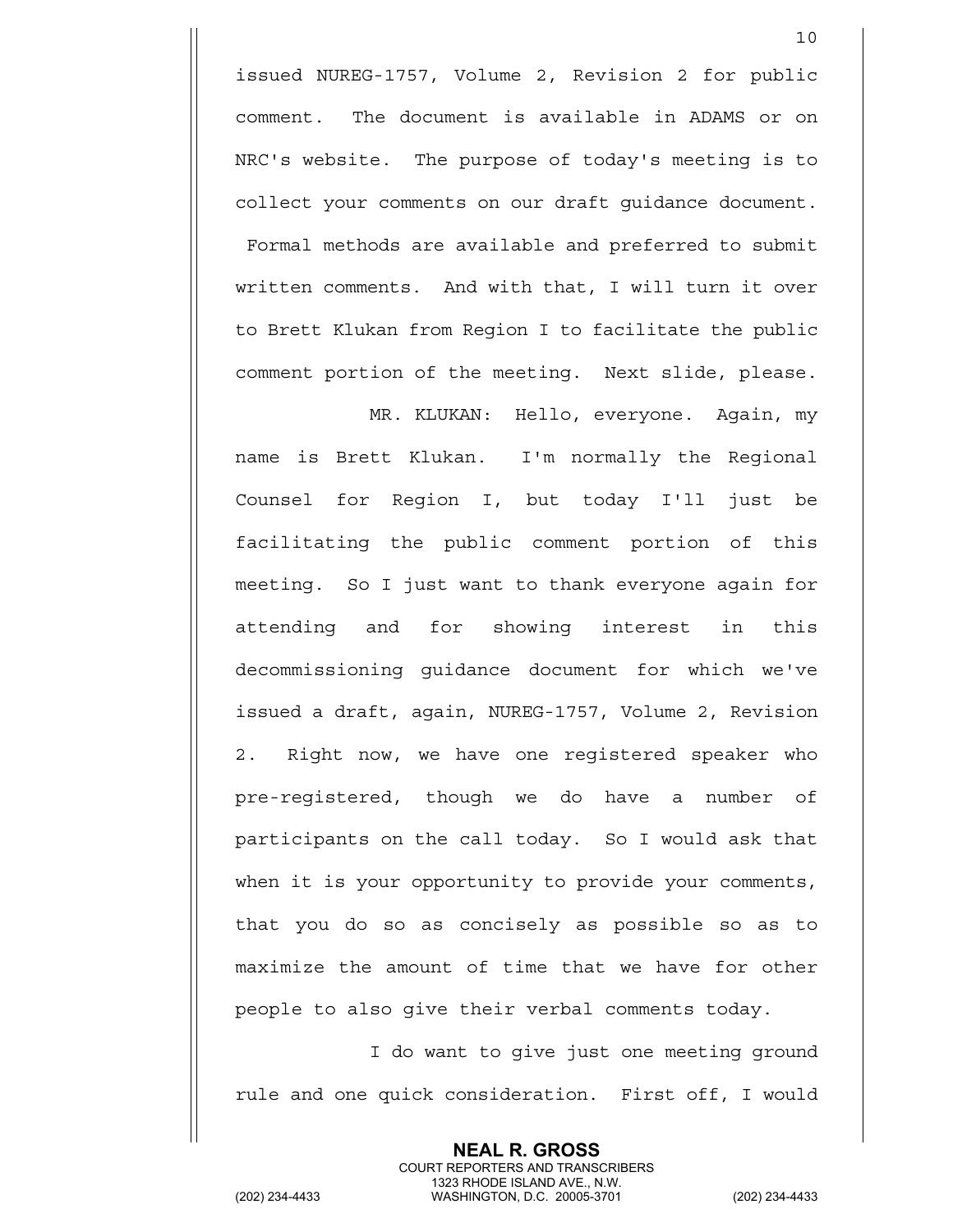just ask that you please respect other members of the public participating in the meeting and just show courtesy to each other, that's all. And then, in an effort to give as many people an opportunity to speak again today, I'm asking that you limit yourself to roughly around four minutes when speaking. That time limit is based on the number of participants we have participating, assuming a fair number of you do want to give verbal comments, you know, that should give a nice balance between, you know, being able to provide what you need to say in terms of your comments while maximizing the amount of opportunity for the largest number of people. If everyone has had at least one opportunity to provide their comments and there is extra time at the end, then we will go back through and allow people to expand upon their original comments; again, as time permitting up until the scheduled end time. All right.

11

Now, as seen on this slide here, if you're on the Webex and you would like to provide a verbal comment, raise your hand by clicking that button, as indicated on the slide. If you are on the phone and thus maybe can't see this slide, if you would like to make a public comment on the draft document, you can notify us that you would like to do so by hitting \*3.

> **NEAL R. GROSS** COURT REPORTERS AND TRANSCRIBERS

1323 RHODE ISLAND AVE., N.W.<br>WASHINGTON, D.C. 20005-3701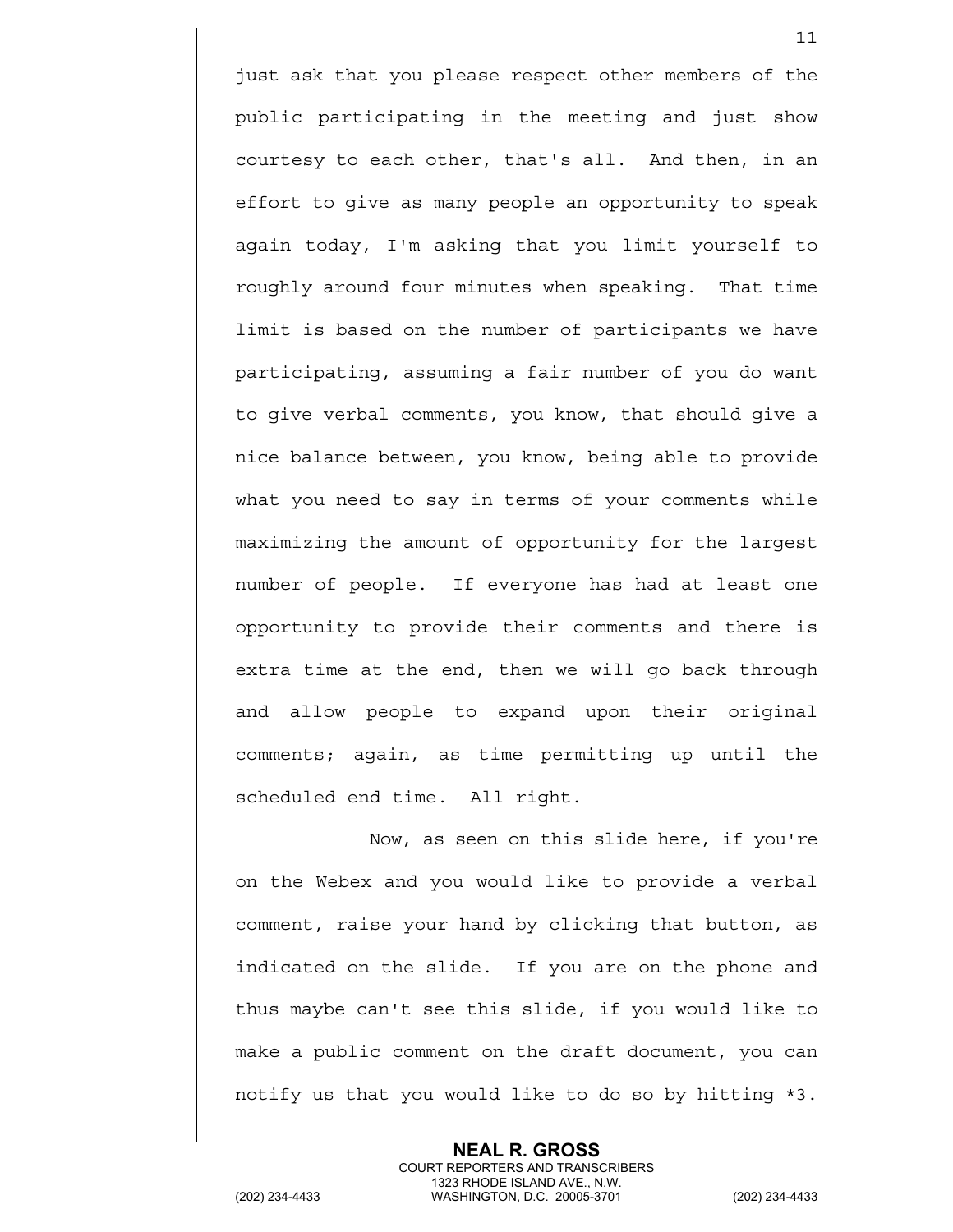Again, that is \*3, but that is only if you're a participant on the phone. If you're in the Webex itself and connecting through the computer's audio, use the hand-raising function within the software, okay? All right.

The last thing before the public comments: In order to make sure that your verbal comments are being captured, our meeting is being recorded, and the statements today made will be transcribed, so please be sure to clearly state your name and, if you wish, you don't have to, any company or organizational situation before launching into your comments. Also, again, just to echo what Cynthia said, while we are collecting your verbal comments today, we would encourage you to submit written comments through the regulations.gov website as previously discussed in the slides, so that you can provide additional details and we're better equipped to address your comments. And so with that said, we will start off with our one registered speaker of whom I'm aware, which is Mr. Bruce Montgomery of NEI. So if, Sarah, you can unmute Bruce, we will start with him.

MS. ACHTEN: Say the last name again for me? Sorry.

MR. KLUKAN: Bruce Montgomery.

**NEAL R. GROSS**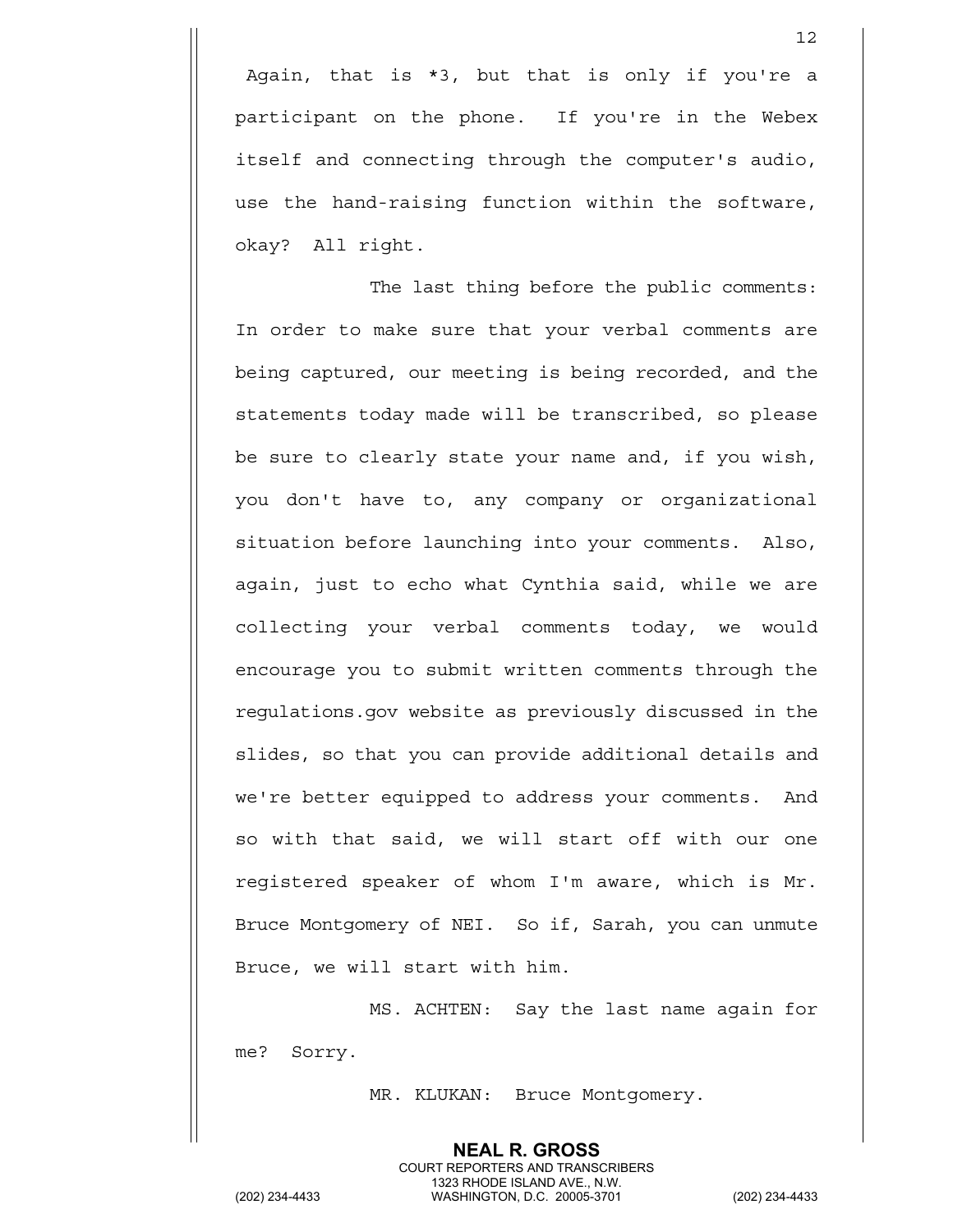MS. ACHTEN: Perfect. Doing that right now. Scrolling back up. Bruce, you are unmuted.

13

MR. MONTGOMERY: Yes. Thank you, Sarah. Thank you, Brett. This is Bruce Montgomery with the Nuclear Energy Institute. We appreciate the opportunity to provide some verbal comments on NUREG-1757 Volume 2, Rev 2. We recognize it's a significant body of work. A lot of effort went into pulling in additional information based on lessons learned and experience over the past quite a few years, so we thank you very much for that. We will be submitting our written comments, and we have a significant number of clarifying suggestions to make for the report, so we'll be providing those on April 8. We would recommend that this dialogue continue on past the comment period. I think this would be an excellent opportunity to discuss our comments in more detail after we submit them.

We have a team that we put together at NEI. We represent the vast majority of the commercial nuclear industry, both in terms of the full legal licensees and the suppliers, who do a lot of work in this area. We put together a team of folks who, as you all know, we're working on some licensee guidance on license termination of final status surveys, which

> **NEAL R. GROSS** COURT REPORTERS AND TRANSCRIBERS

1323 RHODE ISLAND AVE., N.W.<br>WASHINGTON, D.C. 20005-3701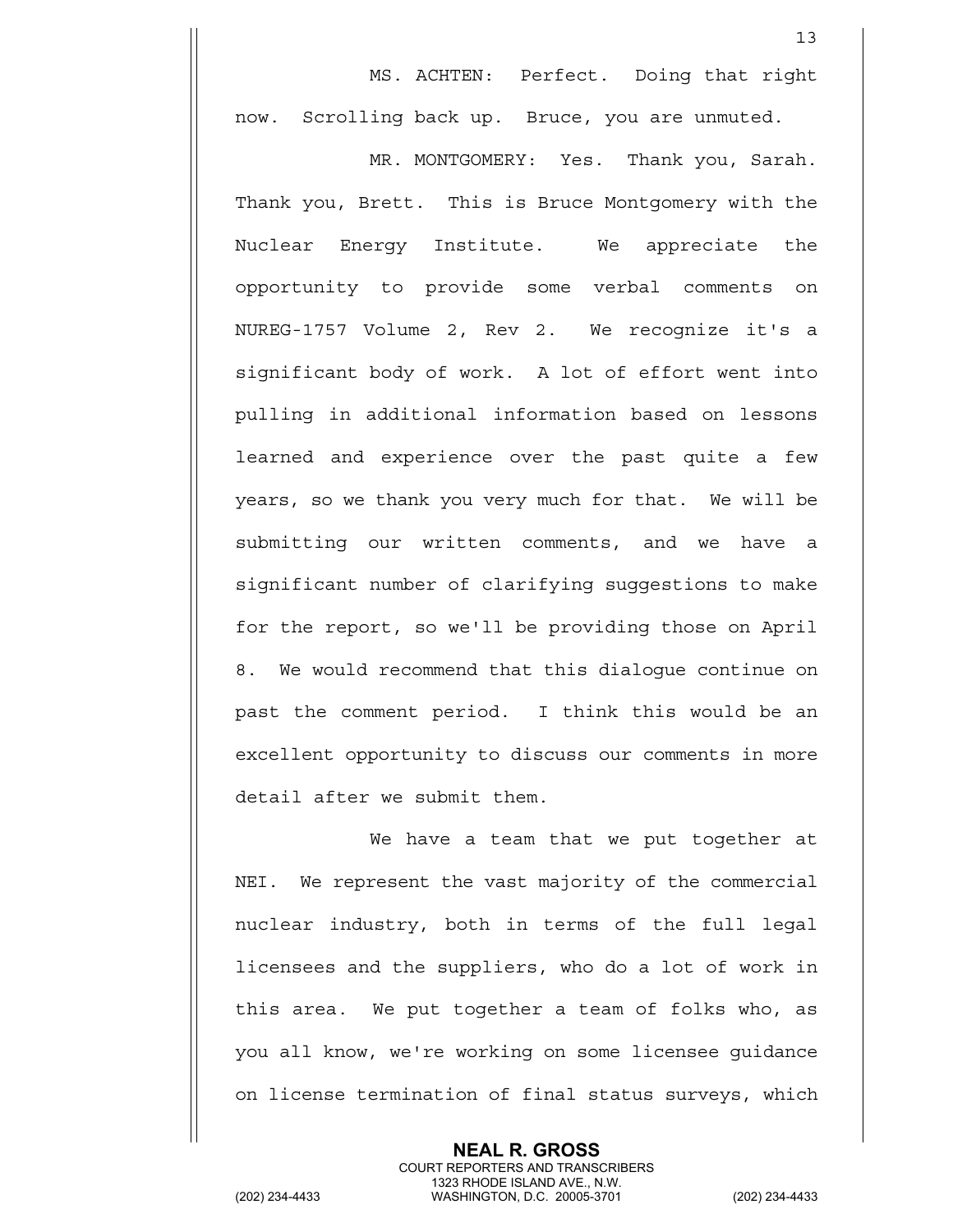this NUREG speaks a lot to. This team is very experienced in work that's been done in the past and the work that's ongoing at existing decommissioning sites. And it's a great team, and I'd like to get them more engaged with you directly on these comments as we work on this NUREG.

Today, I'd like to just give you a couple of high-level remarks that we'll talk about in more detail when we submit our written comments. But first off, we think this report, which is a consolidated decommissioning report, provides a lot of information that we can use on the guidance that we're developing that is targeted towards the kinds of commercial decommissioning work that we expect to have to get done over the next decade or two, not to mention the work that's currently ongoing and underway. So, you know, this is a great source document for us. We think there might be some opportunities to change the flow of the information a little bit for the user, to make it easier to work through. So we'll provide some comments along those lines too, in terms of the workflow. We think another positive is that, you know, you do draw, you know, a lot of information from other sources and put those in appendices, which we think is a user-friendly attribute. You know, we

> **NEAL R. GROSS** COURT REPORTERS AND TRANSCRIBERS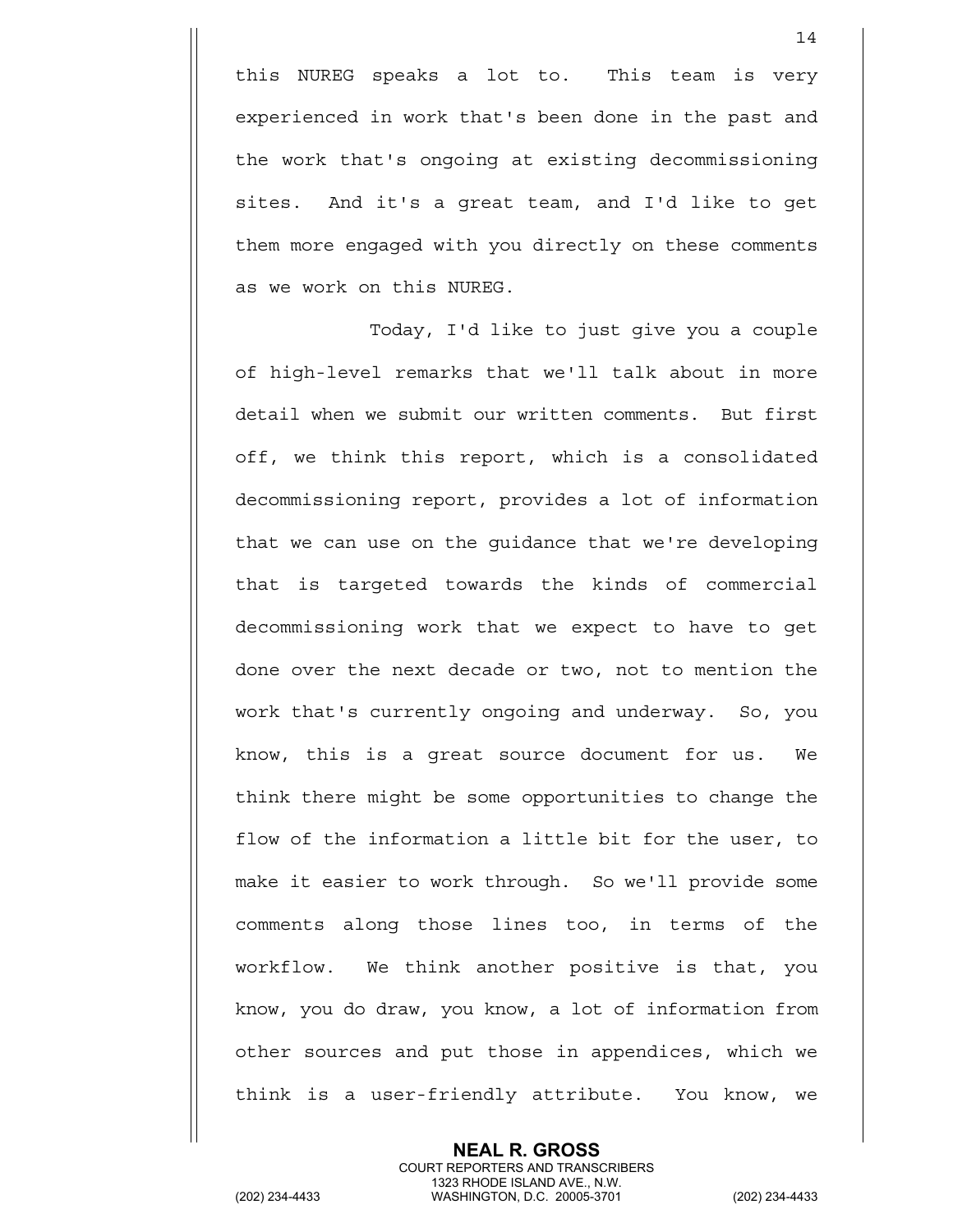think that's a great direction to take. So it just helps us figure out how we're going to work through putting together a report for you and a plan for license termination at the site remediation project.

15

Some opportunities, we think, for improvement might be along the lines of how information is being pulled in. There's so many different technical reports that this report makes reference to, and we noticed that there's quite a bit of information that's pulled in from these other reports and put in the various appendices. We suggest that that might create a little bit of a downstream risk in that, as these other documents get revised and updated, then that's sort of, you know, looking backwards at NUREG-1757, and might create an opportunity or a need to continually upgrade or revise NUREG-1757. So maybe a better approach would be to just reference these other documents, as opposed to pulling information in from them. It's a little bit of a duplication of effort and again, it creates a little bit of downstream risk in terms of keeping documents updated.

The other comment we would have, and we'll provide examples of this, is there appears to be a little bit of a disconnect between what the NRC is

> **NEAL R. GROSS** COURT REPORTERS AND TRANSCRIBERS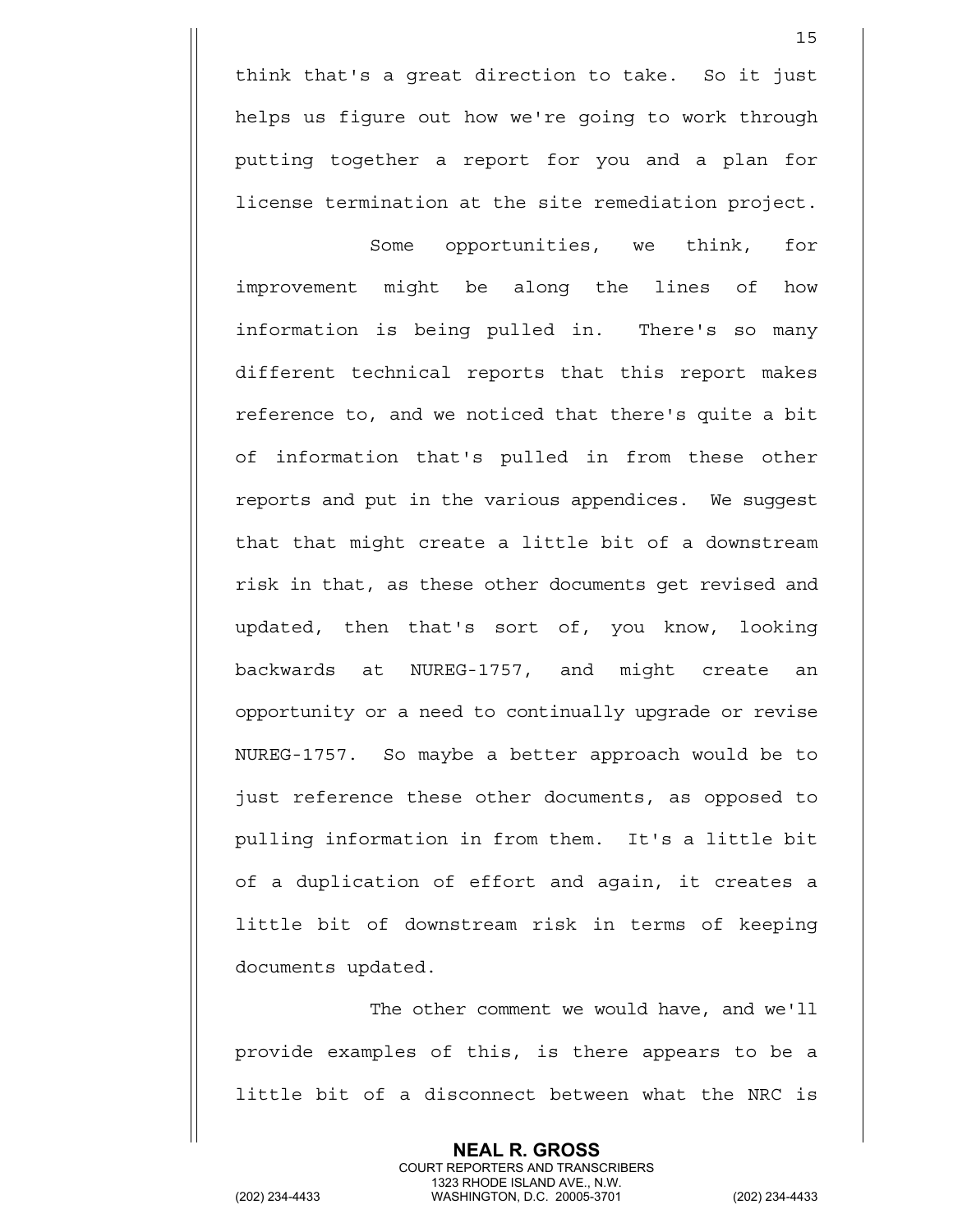expecting in terms of minimum information from licensees in a license termination plan or final status survey reports and what the report sort of points the reviewers to look for at the NRC. In fact, it looks like the reviewers are being expected to look for a significant more amount of detail in the submittals than you summarize as minimum information to licensees. So we'll give you some examples of that because we want to make sure we understand what's expected of us as we make comments.

16

Also, you know, there's some areas where we would've expected additional information from the NRC, you know, given the time that's passed on some details or aspects of a license termination plan or final status survey report that weren't addressed. You know, for example, you had a model for hot particles. Also, you know, there's a statement in the report about doing surveys of excavations before back filling, but there's really no information on what your expectations are for those surveys before we do the back fill. Things like that would be helpful to resolve sooner rather than later as we finalize the report. And, I think, the workflow piece, when we get to that, I think there may be an opportunity for us to deal with the workflow piece for the user community as

> **NEAL R. GROSS** COURT REPORTERS AND TRANSCRIBERS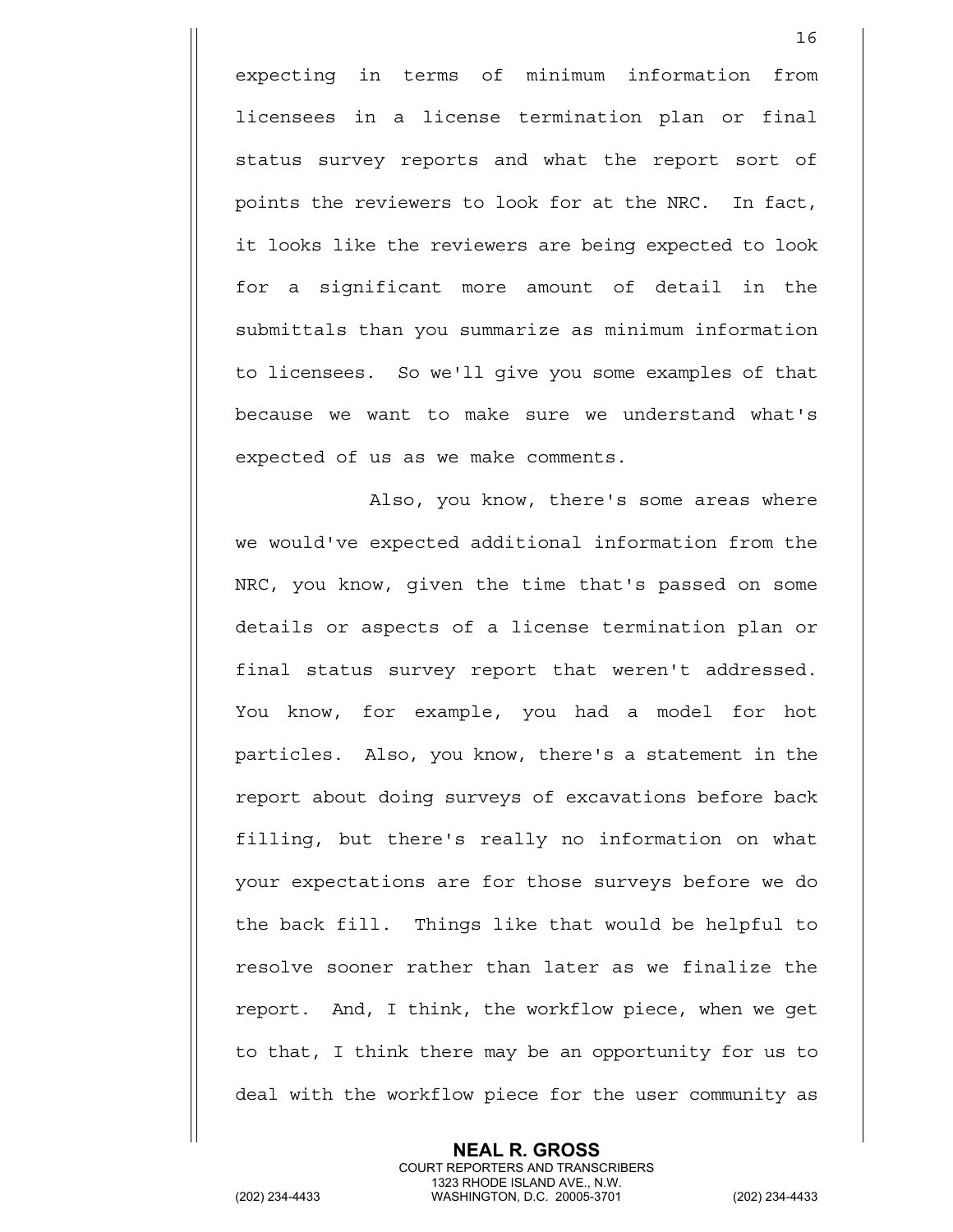we develop our industry guidance on license termination and final status surveys, as opposed to trying to tackle that piece in the NUREG, because I think the format is already pretty well set. And it's not a bad format. It's just that, you know, I think the user could use a little guidance on, you know, how to work through these things through time, and in terms of putting together the license termination plans and final status survey plans and ultimately the reports. So those are just our high-level comments. I think I've gone a little more than four minutes, but I really do appreciate the opportunity to submit our comments. Thank you.

DR. HOLAHAN: Thank you, Bruce, for those comments, and we'll be happy to meet with you in the future and continue working the issue in future public meetings. So I like your comments, and we'll take them into consideration.

MR. MONTGOMERY: Thank you.

MR. KLUKAN: Thank you as well. So again at this time, just a reminder: If you would like to make a verbal comment in the Webex system, raise your hand. Follow the instructions on the slide that we have up on the screen for raising your hand. There's a little button that you click. That lets us know

> **NEAL R. GROSS** COURT REPORTERS AND TRANSCRIBERS

1323 RHODE ISLAND AVE., N.W.<br>WASHINGTON, D.C. 20005-3701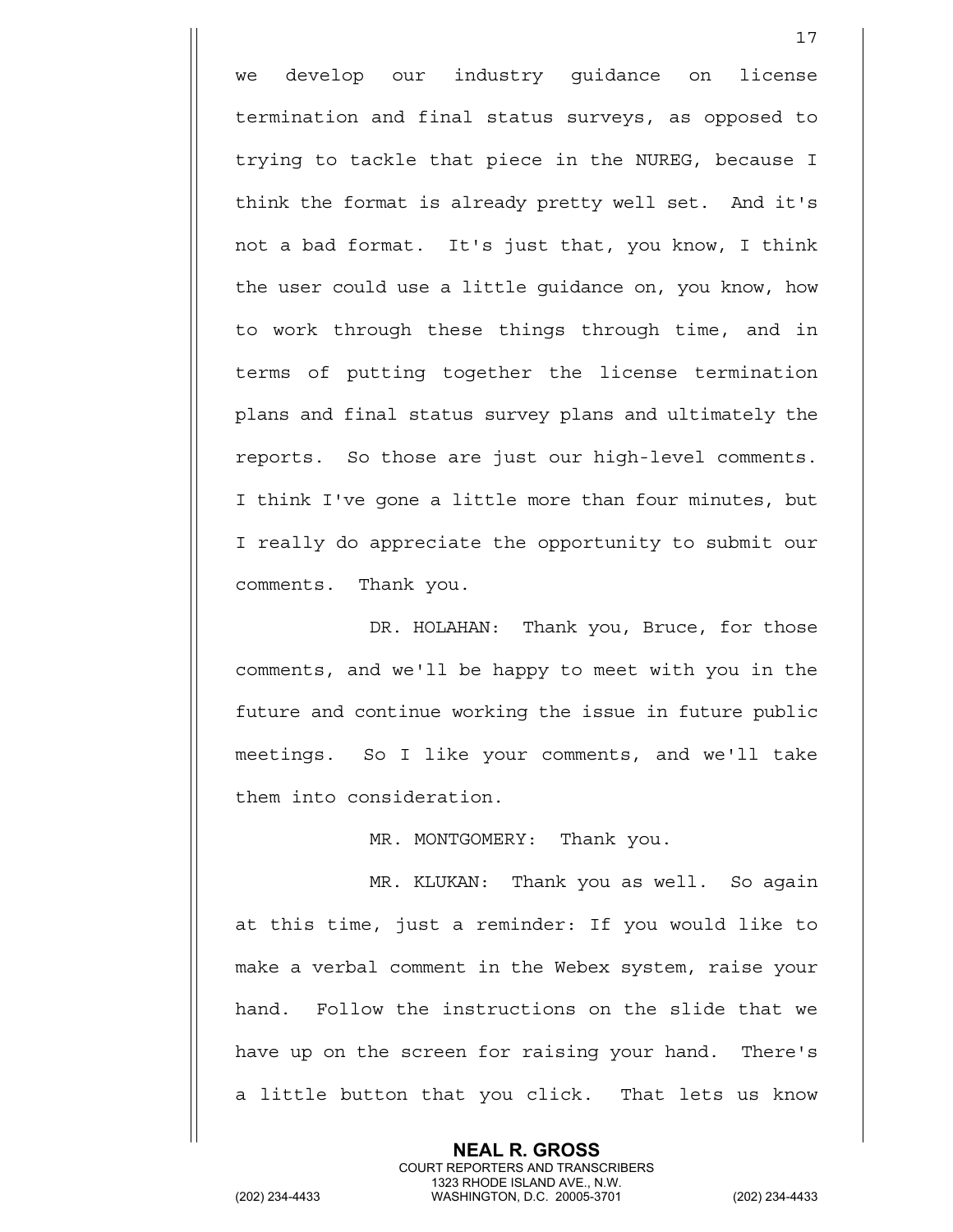that you want to be unmuted to provide a verbal comment. If you are on the phone, again, in order to quote/unquote raise your hand, it's \*3, okay? \*3. So we'll give people here a couple of minutes. As of right now, it doesn't look like anyone has their hand up. But again, if you want to provide a verbal comment, raise your hand or, if you're on the phone, press \*3. All right. Thank you.

MR. KLUKAN: Okay. Sorry for the silence. We were just waiting to see if we had anyone who wanted to provide a verbal comment. Again, to do so, just raise your hand within the Webex platform or, if you're on the phone, hit \*3. Again, we'll give it another minute there to see if anyone decides that they would like to offer verbal comment this morning. Thank you again.

MS. BARR: People can also send a chat to the host if they want to make a comment as well.

MR. KLUKAN: So yes, if you would like to just provide a quick written comment, again, we have a mechanism through regulations.gov to collect written comments, but if you just have a short comment you would like to provide this morning, you can add it to the chat function as well, so --

> **NEAL R. GROSS** COURT REPORTERS AND TRANSCRIBERS

DR. HOLAHAN: You can also ask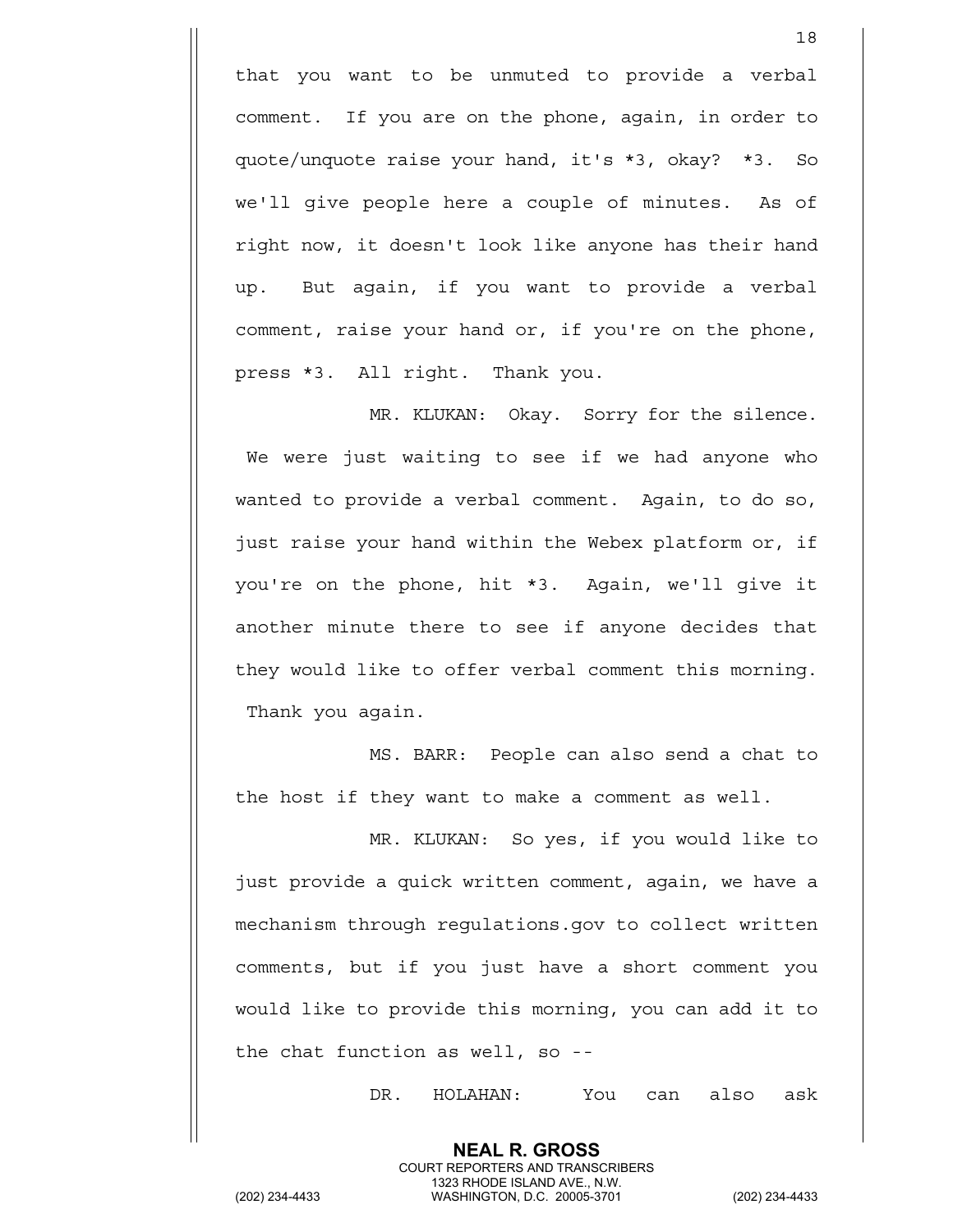clarification questions if there's something that's not clear to you.

MR. KLUKAN: Okay. It looks like we do have one individual who'd like to speak. That is Ms. Jenny Goodman. So if we could have her unmuted and then, once she is, whenever you're ready, Jenny. Thank you.

MS. GOODMAN: Hi. This is Jenny Goodman. I'm with the New Jersey Department of Environmental Protection. We've submitted our written comments already, but I would just like to say that we appreciate all the excellent work that was put into this document. We use it all the time. And I also maybe want you to think about: We also use it for other sites, which are actually way more contaminated than, probably, nuclear power sites or materials licensee sites. So when you revise things, maybe keep that in the back of your mind, even though I know you don't regulate everything. But some things that you might want to do would have, you know, other ramifications. I'm understanding that it's just guidance and we don't have to use it, but, you know, it is a useful document. Thank you.

> MR. KLUKAN: Thank you very much. MS. BARR: Thanks Jenny. Oh, I just

**NEAL R. GROSS** COURT REPORTERS AND TRANSCRIBERS

1323 RHODE ISLAND AVE., N.W.<br>WASHINGTON, D.C. 20005-3701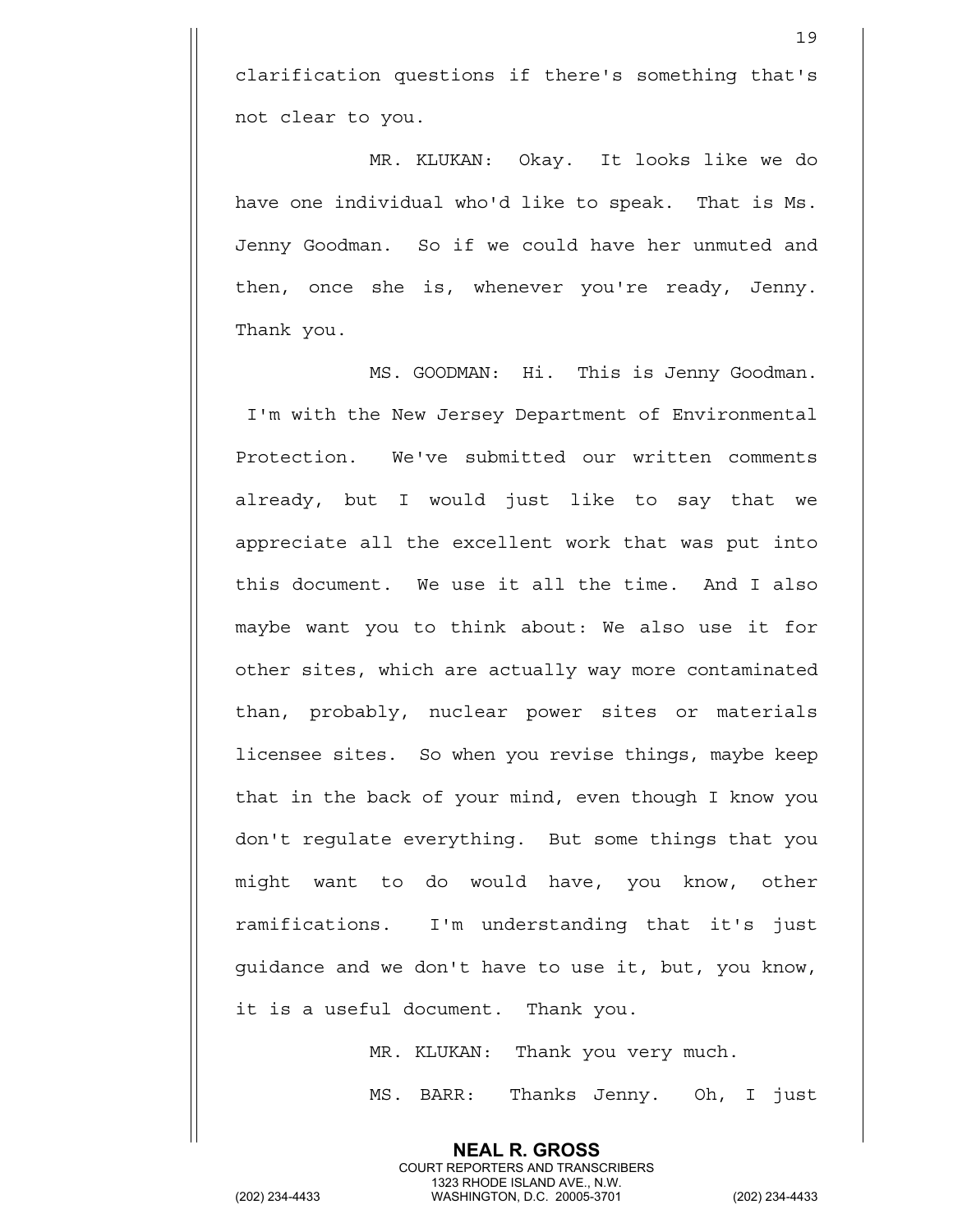wanted to say a quick word. This is Cynthia. We did receive your comments and they were really good comments, Jenny, so we really appreciate that, and we're working through them now. We may have some clarifying questions for you, if we could contact you with those, because we want to make sure we're able to address them very well. But I just wanted to thank you again for the excellent effort and thorough review you did on the document.

MS. GOODMAN: Thanks.

MR. KLUKAN: Okay. Looking through the question/answer dialogue box, it looks like Riley Carey would like to raise their hand. So Sarah, if you could unmute Riley Carey, R-I-L-E-Y C-A-R-E-Y. It looks like they were trying to --

MS. ACHTEN: Done.

MR. KLUKAN: -- raise their hand. Okay. So whenever you're ready, Riley, please go ahead.

> MR. CAREY: Okay. Can you all hear me? MR. KLUKAN: Yes, we can, thank you.

DR. HOLAHAN: Yes.

MR. KLUKAN: You still there, Riley?

MR. CAREY: Can you hear me now?

**NEAL R. GROSS** COURT REPORTERS AND TRANSCRIBERS

MR. KLUKAN: Yes. We can definitely hear

you, thank you.

1323 RHODE ISLAND AVE., N.W.<br>WASHINGTON, D.C. 20005-3701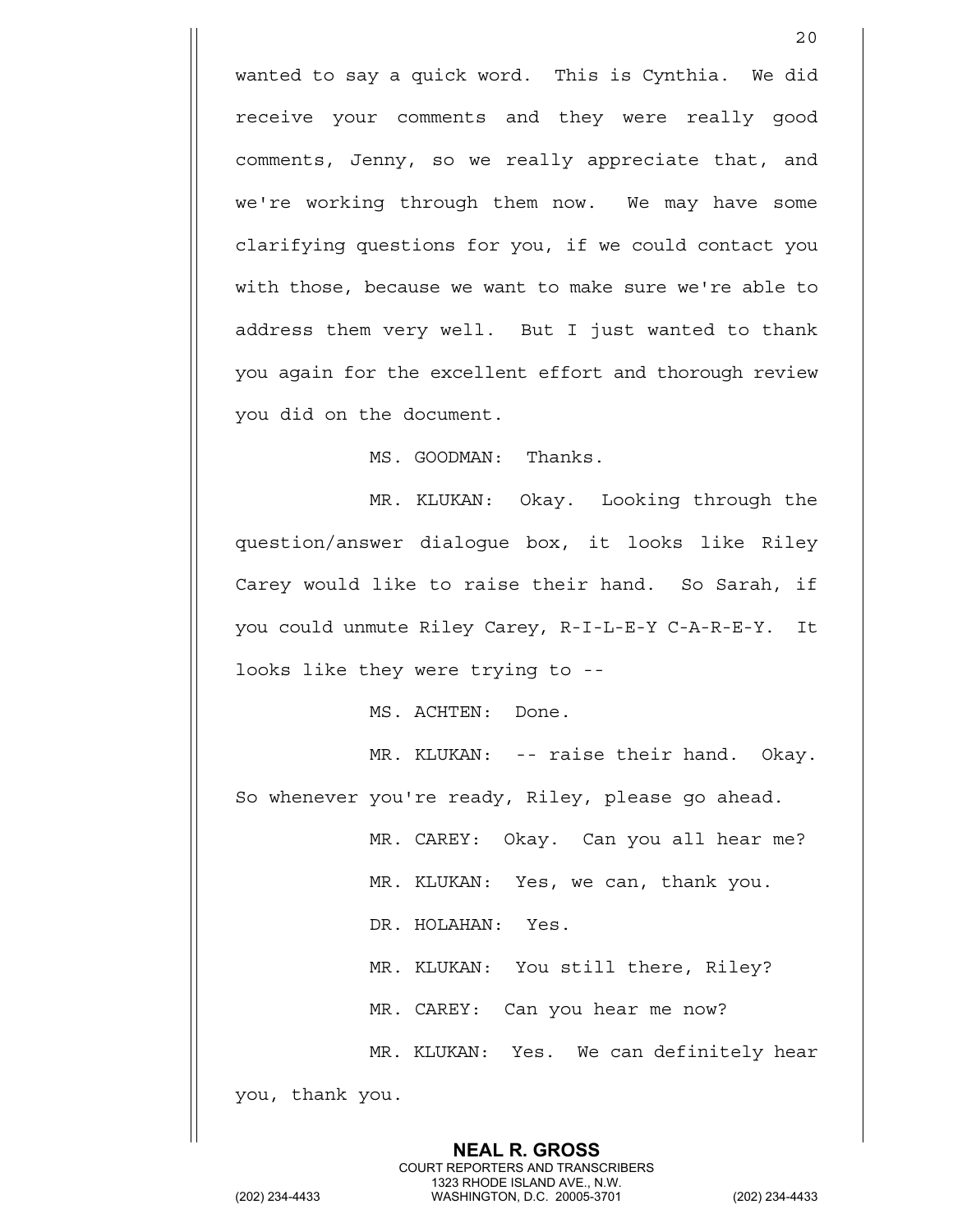MR. CAREY: All right. Sorry. I just have a general comment that kind of ties into some written comments that I may have. Was the upcoming MARSSIM Revision 2 considered when compiling this draft? And if there are any upcoming changes that make it more so in line with, you know, sort of the methodology in MARSSIM and MARLAP, will those be incorporated in future changes to this? Thank you.

21

MS. BARR: Hi, this is Cynthia. Yes, we have members on the working group for MARSSIM, which, by the way, is done. It is on the EPA Science Advisory Board website, but it has not been issued for public comment yet. But you can download it from there. But yes, we worked very closely with the MARSSIM working group, and a lot of the information was kind of overlapping, so we do have a lot to integrate. But then there's also some new things that we want to do. So I would say yes, definitely, we still have some more work to do, but there was close integration. Does that answer your question, sir?

MR. CAREY: Yeah. thank you. I just had a few specific questions that I'm planning on incorporating in the written comment period. Thanks. MS. BARR: Because it wasn't done yet, Rev 2 of MARSSIM, we couldn't cite it. And I think we

> **NEAL R. GROSS** COURT REPORTERS AND TRANSCRIBERS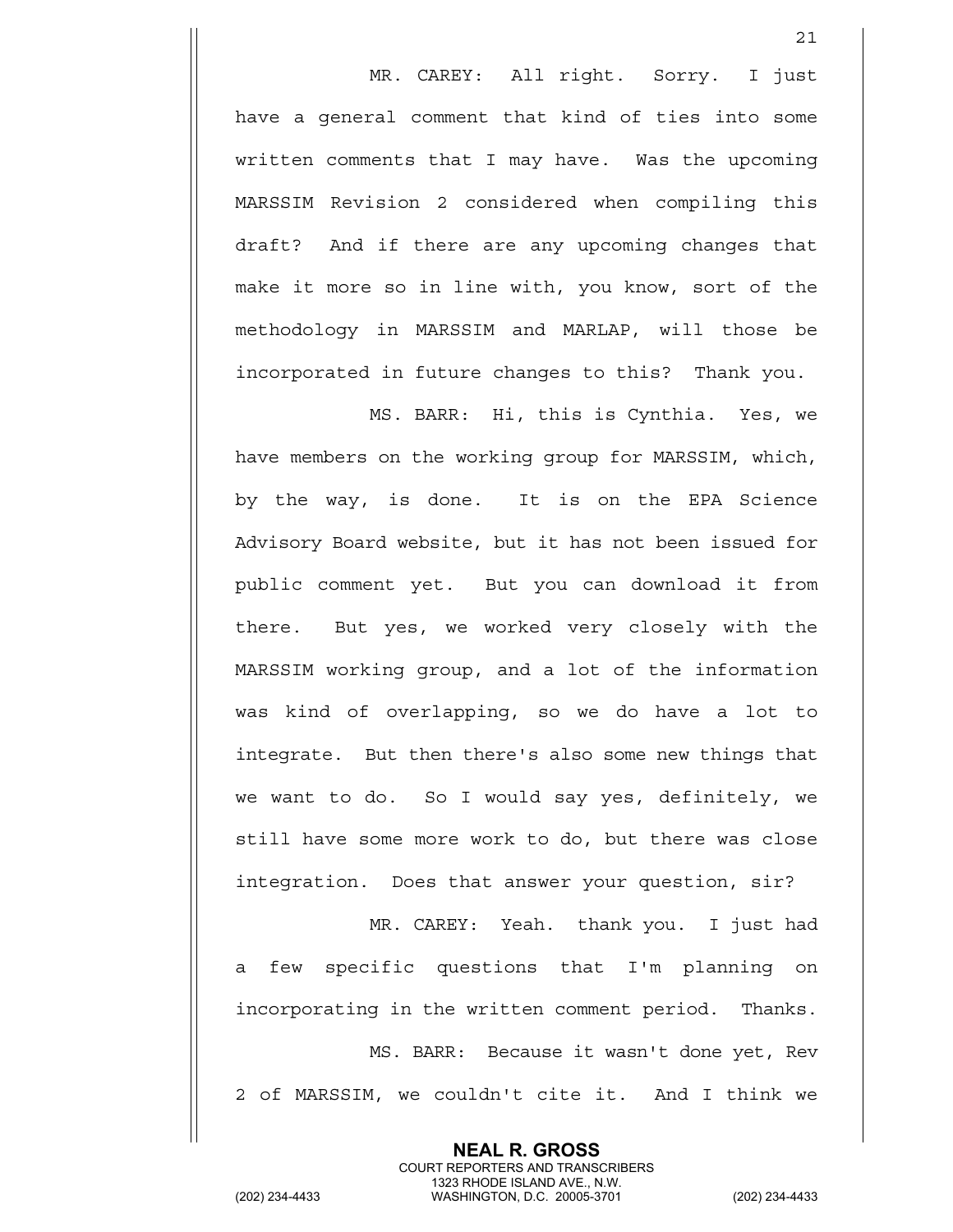even have notes about that, that we didn't cite it. But in the back of our mind, we were working on similar topics, I should say. And so you will see a lot of information between the two documents that are complementary. And one thing I would note is that they had rank set sampling in MARSSIM Rev 2. We had something that was similar to that. I mean, it's not similar, but we have composite sampling, which both could be useful for hard-to-detect radionuclides. So that's just an example of -- maybe we would want to update MARSSIM with composite sampling or our guidance document with rank set sampling but, you know, similar types of new guidance were added to address particular issues. So thank you, Riley, and we look forward to receiving your comments.

<u>22</u>

MR. KLUKAN: Yeah. Again, thank you very much. So again, if you would like to speak today, please raise your hand using your raise your hand button or, if you're on the phone, press \*3 to let us know that you'd like to speak. Bruce Montgomery, it looks like you still have your hand up. Do you have other comments that you wanted to add on or append to your earlier comments? If we could have him unmuted really quickly, just so he could answer that.

> **NEAL R. GROSS** COURT REPORTERS AND TRANSCRIBERS

MR. MONTGOMERY: Can you hear me now?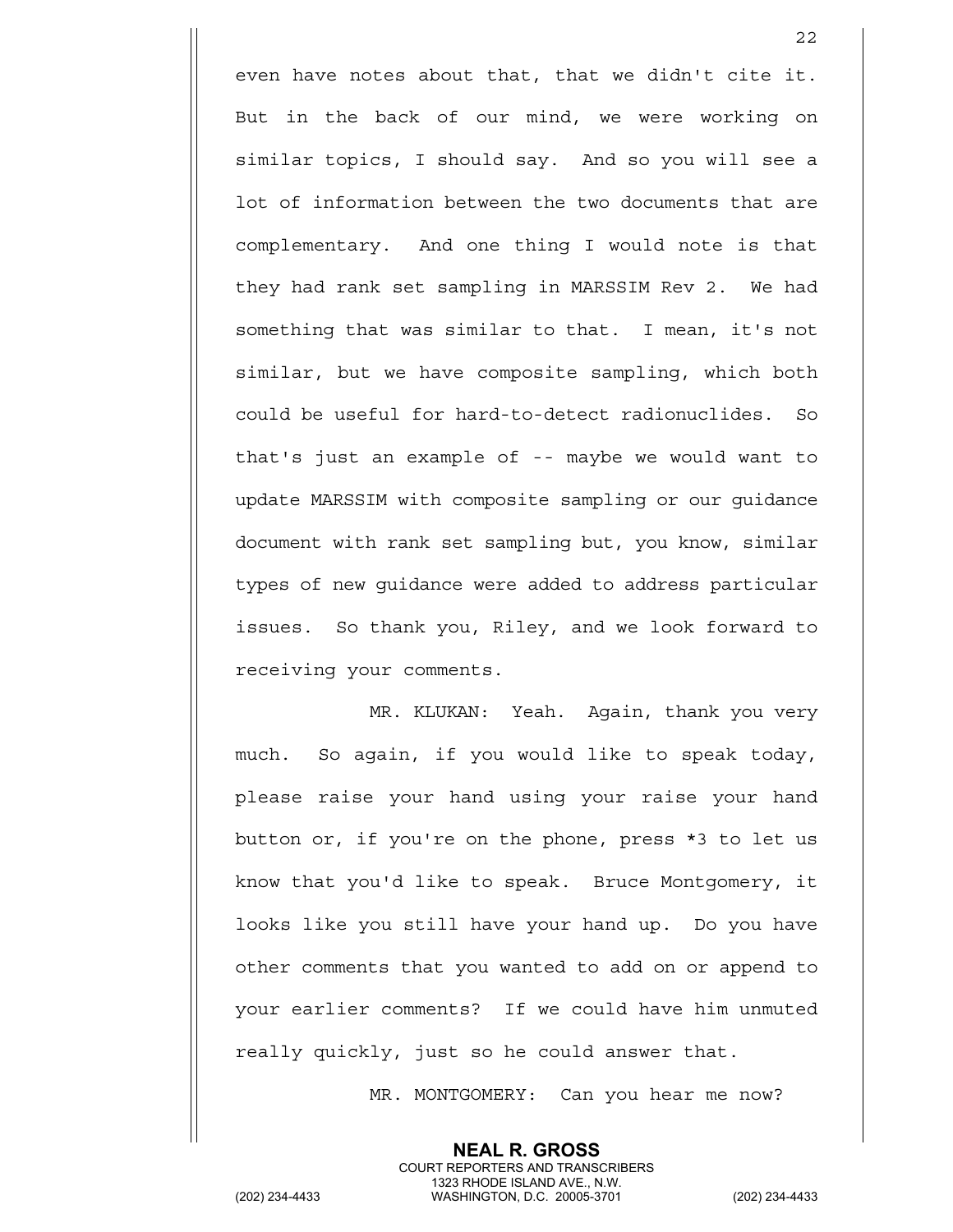MR. KLUKAN: Yes. Yes, we can.

MR. MONTGOMERY: Okay. Thank you. No, I really just didn't know how to put my hand down. But since you've given me the opportunity, I think I'd like to ask: What sort of public opportunities for, you know, further dialogue around these comments and how they're going to be resolved will you provide during the course of the year?

DR. HOLAHAN: I can start. And, you know, as you requested, we may have meetings with you in the future as we're working through the comments. We don't know how many comments we're going to get. And so we'll roll it out and figure it out in the future. Cynthia, did you want to add anything? Or Bruce?

MS. BARR: This is Cynthia. I'll just say, you know, we do have a workshop on subsurface, and so that would be an opportunity to have additional dialogue on that particular topic, so that is -- let me go ahead and turn on my video. It's not working, sorry. But that would be one opportunity that you can discuss particular topics that are important to a lot of our licensees. But that's the only planned one. But like Trish said, you know, we'll look at how many comments we get and the nature of the comments, and assess at that point if we want to have another

**NEAL R. GROSS** COURT REPORTERS AND TRANSCRIBERS 1323 RHODE ISLAND AVE., N.W.<br>WASHINGTON, D.C. 20005-3701 (202) 234-4433 WASHINGTON, D.C. 20005-3701 (202) 234-4433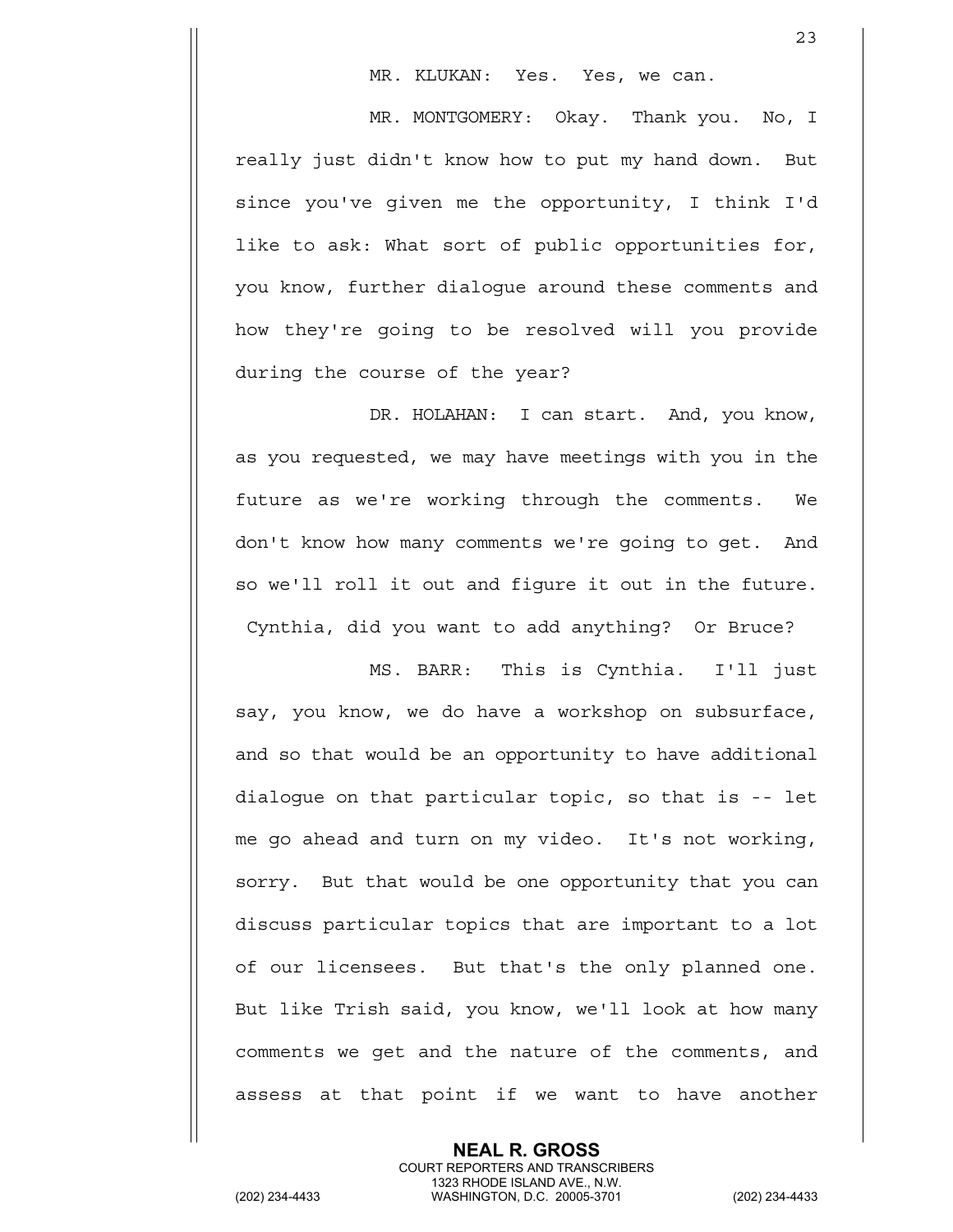opportunity to reach out and have further dialogue.

24

MR. KLUKAN: Again, thank you for that. MS. BARR: Okay.

MR. WATSON: Yeah, this is Bruce Watson. I was just going to add that, you know, this is a iterative process, and I certainly hope we don't wait as long as we have before to do the next revision. But I think the key thing we were looking for is, once MARSSIM is revised and is finalized, you know, that would be another opportunity. But really what we're going to be doing is looking at the comments we receive and see if there's anything we really need to add or delete from this particular version. Like I said, it's been long in the coming.

There was a question about, if I can switch subjects to NUREG-1757 Volume 1. We've been working on a revision to that over the last year or so. It is currently with our Office of General Counsel for, hopefully, final review so that we can move forward in the process to make it public and also, you know, finalize it and get it published. So we're moving ahead with that. And let me just reiterate that Volume 1 is the graded approach to decommissioning, and it really sets up the different categories of the decommissioning and requirements.

**NEAL R. GROSS** COURT REPORTERS AND TRANSCRIBERS 1323 RHODE ISLAND AVE., N.W.<br>WASHINGTON, D.C. 20005-3701 (202) 234-4433 WASHINGTON, D.C. 20005-3701 (202) 234-4433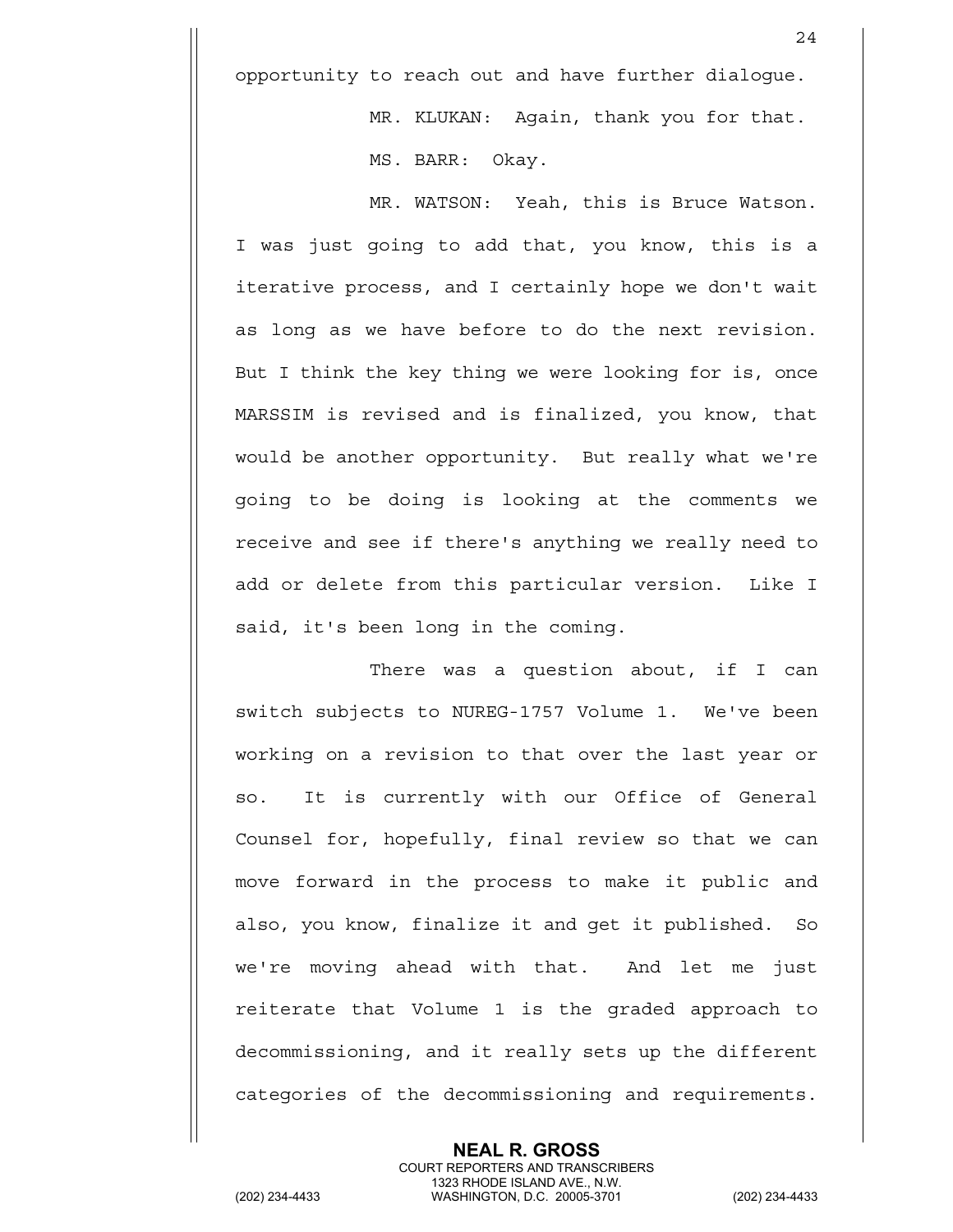So a very simple site does not require, you know, significant decommissioning, I'll just call it documentation, like a license termination plan that would be required for a very complex site like a nuclear power reactor, or a complex material site where it would require a decommissioning plan. But a lot of the revision to that is a lot of internal NRC -- how we do processing of some of the issues. So we're working on that. We hope to have it out to the public very soon. It did go to the Agreement States for comment, and so we have their comments also that have already been looked at.

NUREG-1757 Volume 3 is on the financial assurance guidance for material sites. And I think that was revised just a few years ago, back when the financial assurance for material sites was in Chris McKenney's branch. And I just really don't know of any significant issues that would cause us to go and revise that at this time. However, you know, I can always follow up with the Financial Assurance Branch which has been transferred over from NRR to NMSS to see what their thinking are on that particular set of guidance documents, or document, I should say. So with that, I'll turn it back over to Brett.

MR. KLUKAN: Thanks, Bruce. Appreciate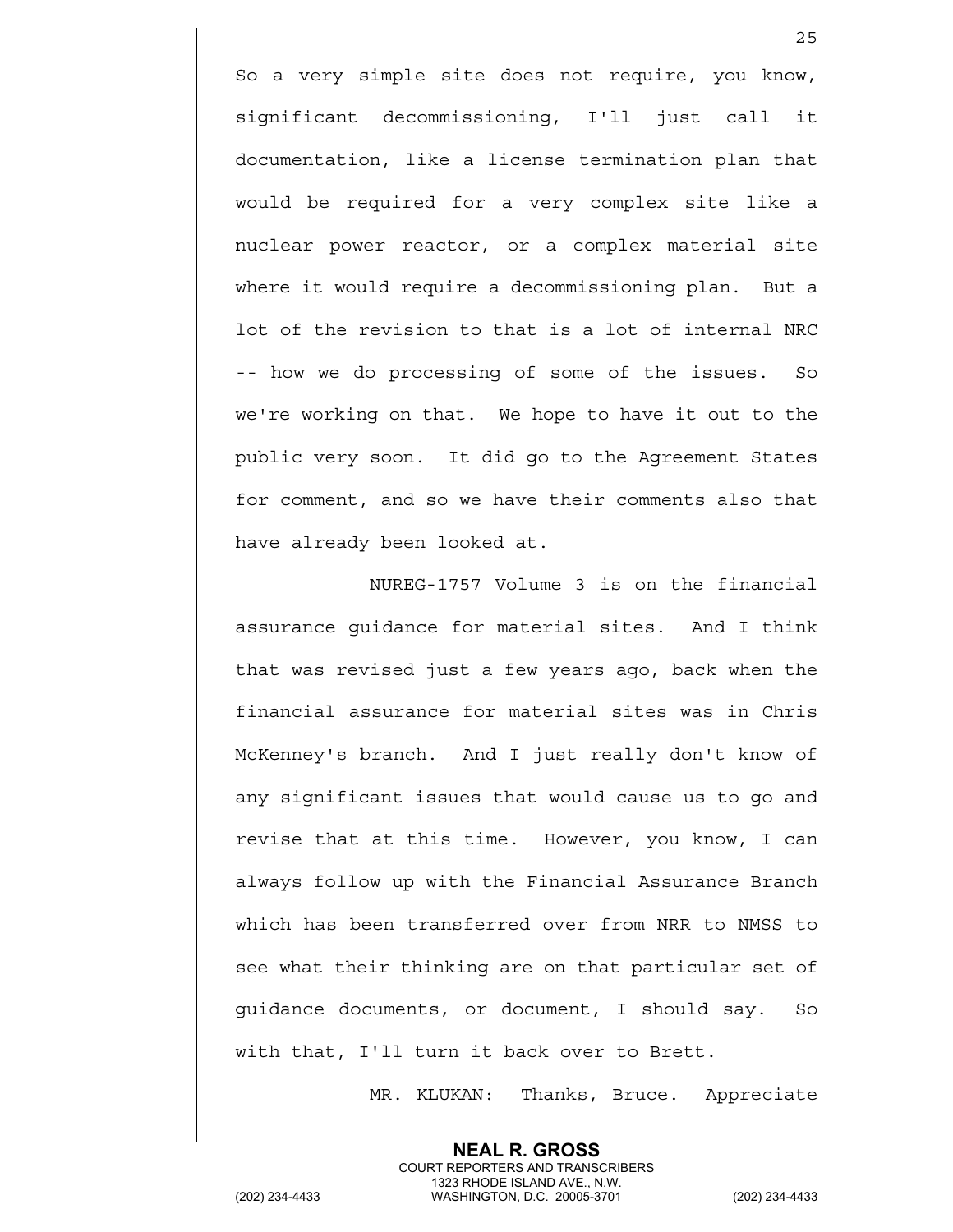it. The next question we had is -- making sure here -- that we received from an attendee: Is there a clear linkup to the LTP, or does the update provide a clear linkup to the requirements in the LTP?

MR. WATSON: Let me go ahead and give that a shot because there's already a guidance out in the public, which we recently revised. Our branch issued the revision to NUREG-1700, which is the standard review plan for license termination plans. So 1757 Volume 2 should reference that as another means for providing the comment and format for the license termination plans. So I guess that's the biggest link that there is that you can have, but I would recommend that licensees take a hard look at the standard review plan, NUREG-1700, because we can always take comments on any guidance document along the way. But we did revise that a couple of years ago. So Brett?

MR. KLUKAN: Thanks, Bruce, I appreciate it. So another question we received is -- so I'll just read the quote: I appreciate the new part about buried material, but the key part, from my point of view, is the need for a methodology for subsurface as a MARSSIM document. My question: Is there any plan to have a subsurface methodology document? Thanks in advance. And that question and comment came from

> **NEAL R. GROSS** COURT REPORTERS AND TRANSCRIBERS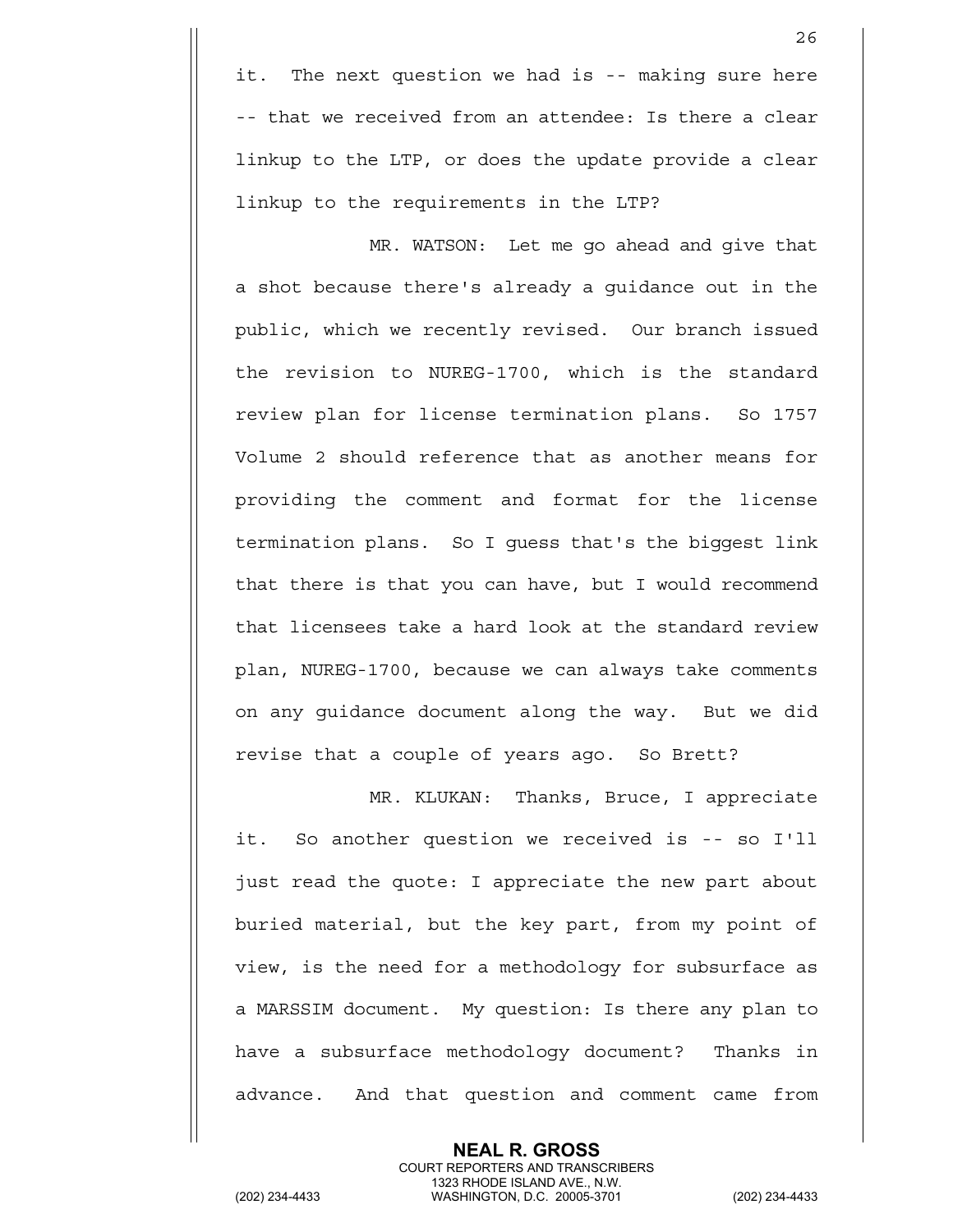Manuel Martinez (phonetic). So I will cue that up to the group for a response.

27

MS. BARR: Hi, this is Cynthia. There's no plan for a separate document, and we did start to include additional information on that topic in the current Rev 2, referring to NUREG/CR-7021, which is a technical guidance document. But we also have a contract with SC&A (phonetic) right now to work on that issue. And so we're planning on having a workshop this summer. We're going to publish parts of a technical letter report to frame discussion topics for that workshop. So if anyone would like to participate, please reach out to us and we'll get you the details on that. Thank you.

MR. KLUKAN: Thank you. Again, if you would like to make a comment, please click raise your hand within the Webex platform or, if you're on the phone, press \*3. So then, we'll give it one minute there for people to go ahead and indicate that they want to speak, and then we'll circle back here in a couple of seconds. It seems that a lot of individuals are struggling with the hand-raising function, and we apologize for that. So what I would ask is instead that, for those of you in Webex -- and again, if you're on the phone, just hit \*3. That should

**NEAL R. GROSS** COURT REPORTERS AND TRANSCRIBERS 1323 RHODE ISLAND AVE., N.W.<br>WASHINGTON, D.C. 20005-3701 (202) 234-4433 WASHINGTON, D.C. 20005-3701 (202) 234-4433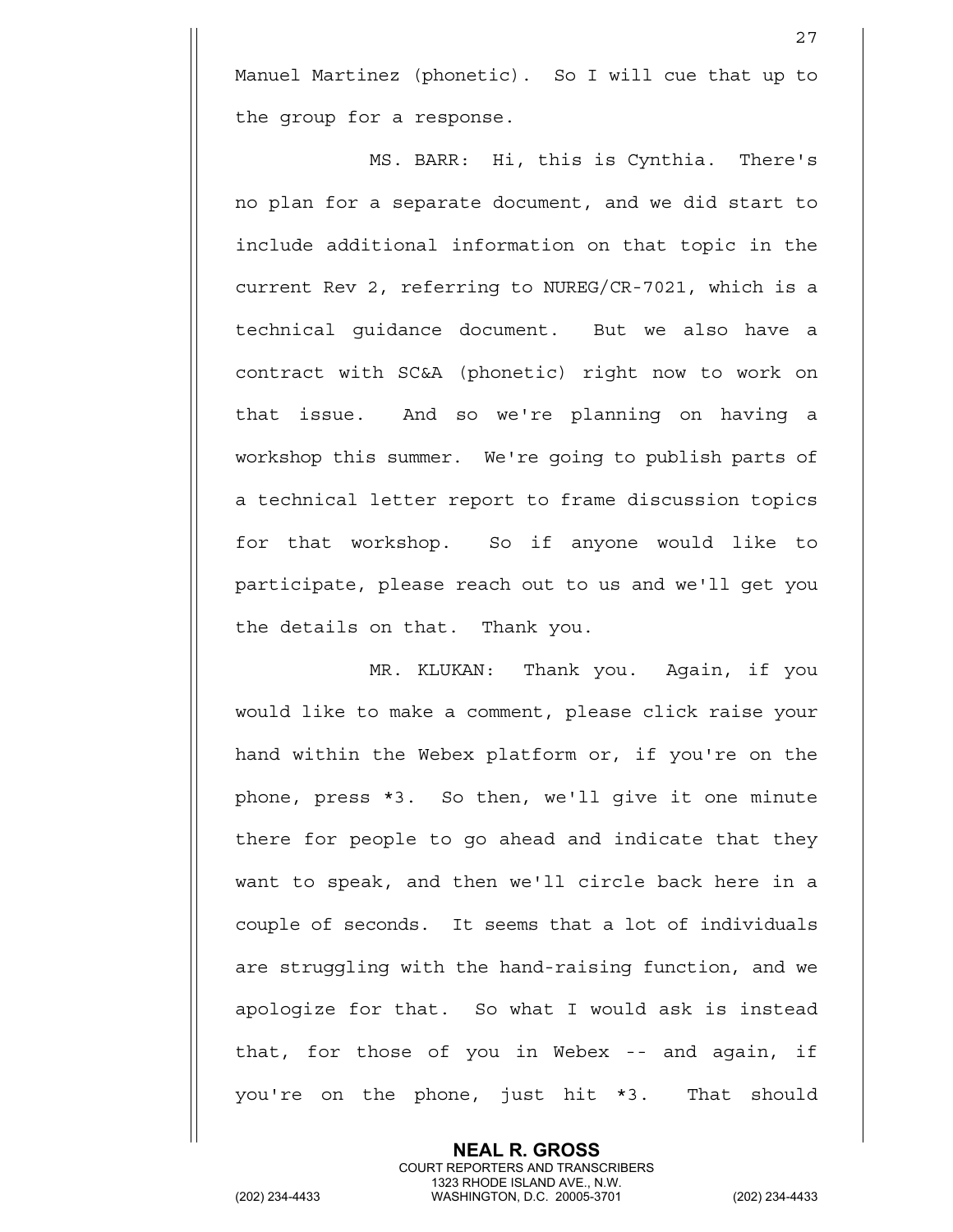indicate to us or to the panelists or the host that you want to, you know, make a comment. But let's say you can't find the raise hand function or it's not working for some reason, there are two other ways that you can let us know that you want to talk or provide a comment. You can write something in chat, in the little chat box, or you can send something through the Q&A to say, look, I would like to pose a comment. And then we will unmute you and we can go to you that way. Again, we apologize for any technical difficulties. So if you want to raise a comment or -- excuse me, give a comment or provide a comment, and you can't raise your hand, for whatever reason, through the Webex system, let us know either through the chat function or the Question and Answer function; preferably the chat function.

MS. BARR: This is Cynthia again. We don't have any firm dates for the workshop, but we're pretty confident that it's going to be this summer. It's not going to be delayed. We're putting the finishing touches on our letter report or the contractor is. So if you're interested, just let me know and I can make sure you get the information when it's available. And we'll try to advertise that so everybody in attendance will get that information.

> **NEAL R. GROSS** COURT REPORTERS AND TRANSCRIBERS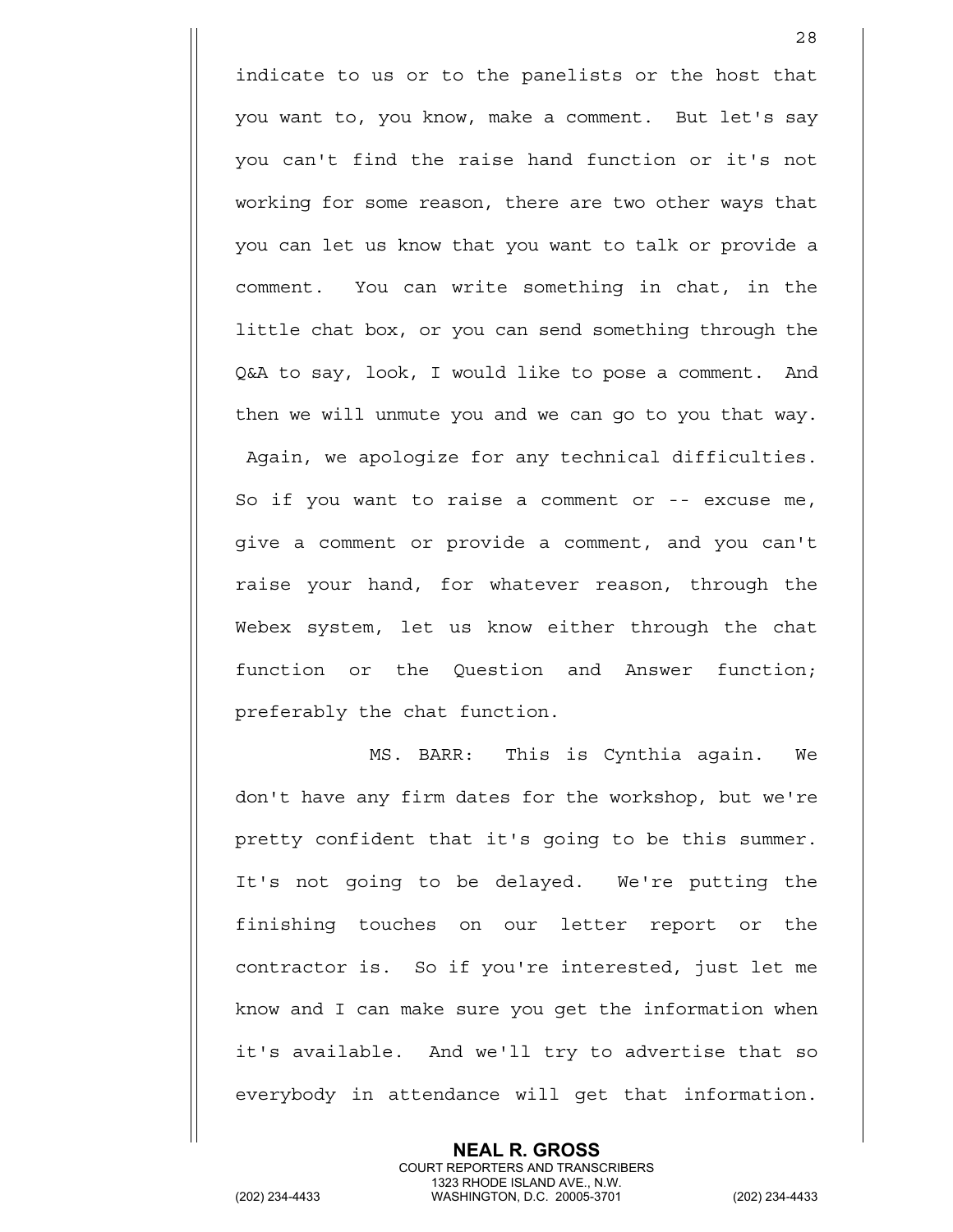Thank you.

MS. ACHTEN: Cynthia, can you clarify which workshop? Not everyone can see that part of the chat.

MS. BARR: Oh, sorry. Somebody was asking about the subsurface workshop that we're planning on having this summer, and so I was just responding to that.

MR. WATSON: Yeah. If I could just piggyback on what Cynthia just stated, that, you know, we have a lot of work going on in this area, the subsurface work, through our Office of Research. And so we're really interested in trying to figure out the best means to, you know, evaluate the subsurface and try and make them very, you know, confident in the methodology. So we are planning, like Cynthia said, sometime this summer holding a workshop on that particular subject and gain other people's insights into it. So with that, Brett, back to you.

MR. KLUKAN: Thanks Bruce. I appreciate it. So we have received one additional question: In reviewing the lessons learned from the various final status surveys that have been submitted to date, what were the most significant changes made to the updated guidance, so that someone could focus on those points

> **NEAL R. GROSS** COURT REPORTERS AND TRANSCRIBERS

1323 RHODE ISLAND AVE., N.W.<br>WASHINGTON, D.C. 20005-3701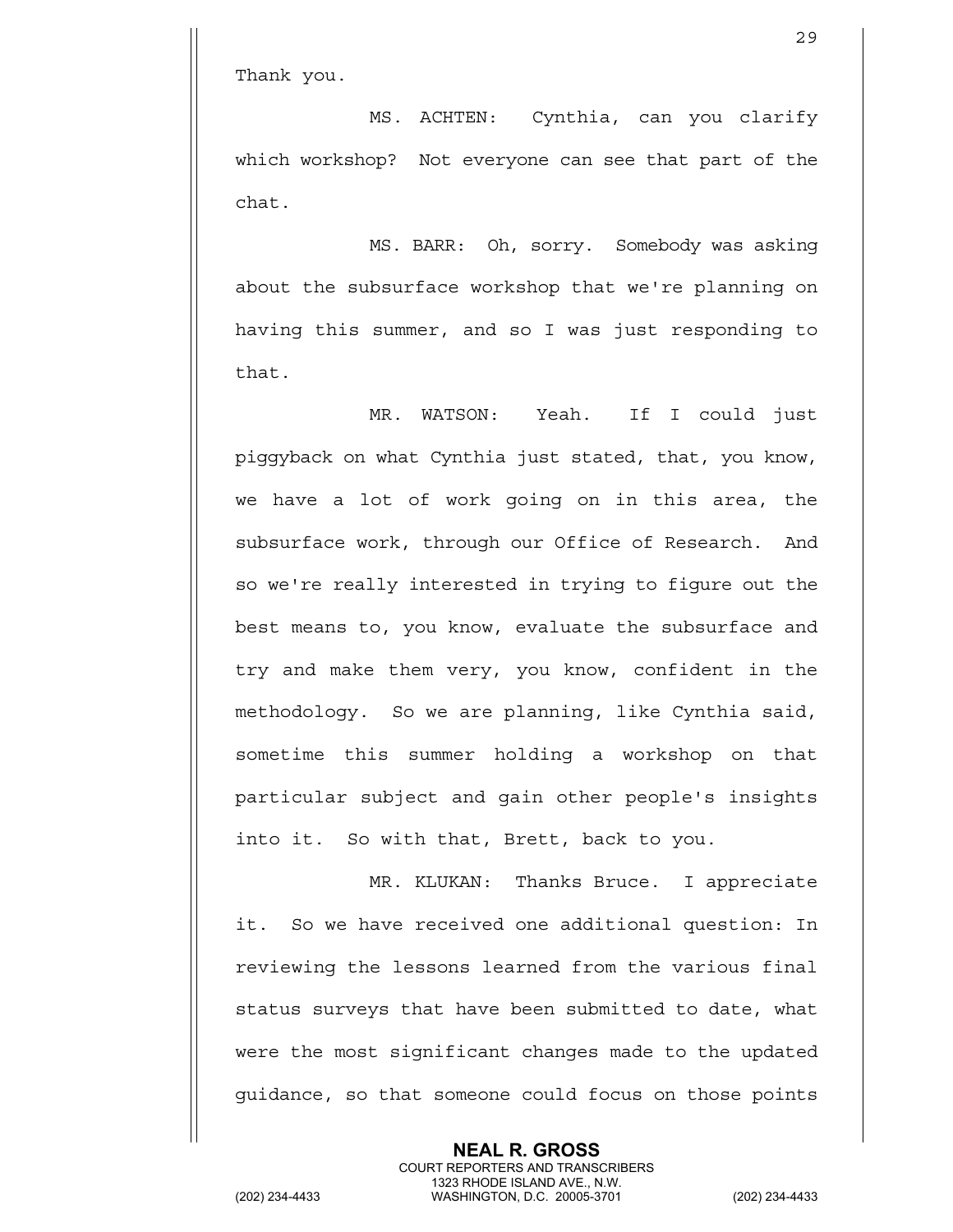when commenting on the document? And again, that question was received from Larry Camper (phonetic). And I'll read it again, just because it was a long question, and just for the sake of the people on the phone as well. In reviewing the lessons learned from the various final status surveys that have been received or submitted to date, what were the most significant changes made to the updated guidance, so that someone could focus on those points in commenting on the document?

30

MS. BARR: Ooh, that's a tough question, Larry. If I had to narrow it down, I would say probably Appendix G, surveys of open excavations and reuse of soil. I think we did a lot of updates to Appendix J on exposure scenarios related to large basement substructures. And we're still working on that, to be honest with you. It's hard because people want to use RESRAD, and when you're talking about contaminated zones underneath the saturated zone in a confined basement substructure, it can get kind of tricky. And so we just want to make sure that RESRAD is not used incorrectly. In some cases, you can simplify the conceptual model and use RESRAD and it's clearly bounding, and so that's one area where we also, I think, provided some updated guidance. But as

> **NEAL R. GROSS** COURT REPORTERS AND TRANSCRIBERS

1323 RHODE ISLAND AVE., N.W.<br>WASHINGTON, D.C. 20005-3701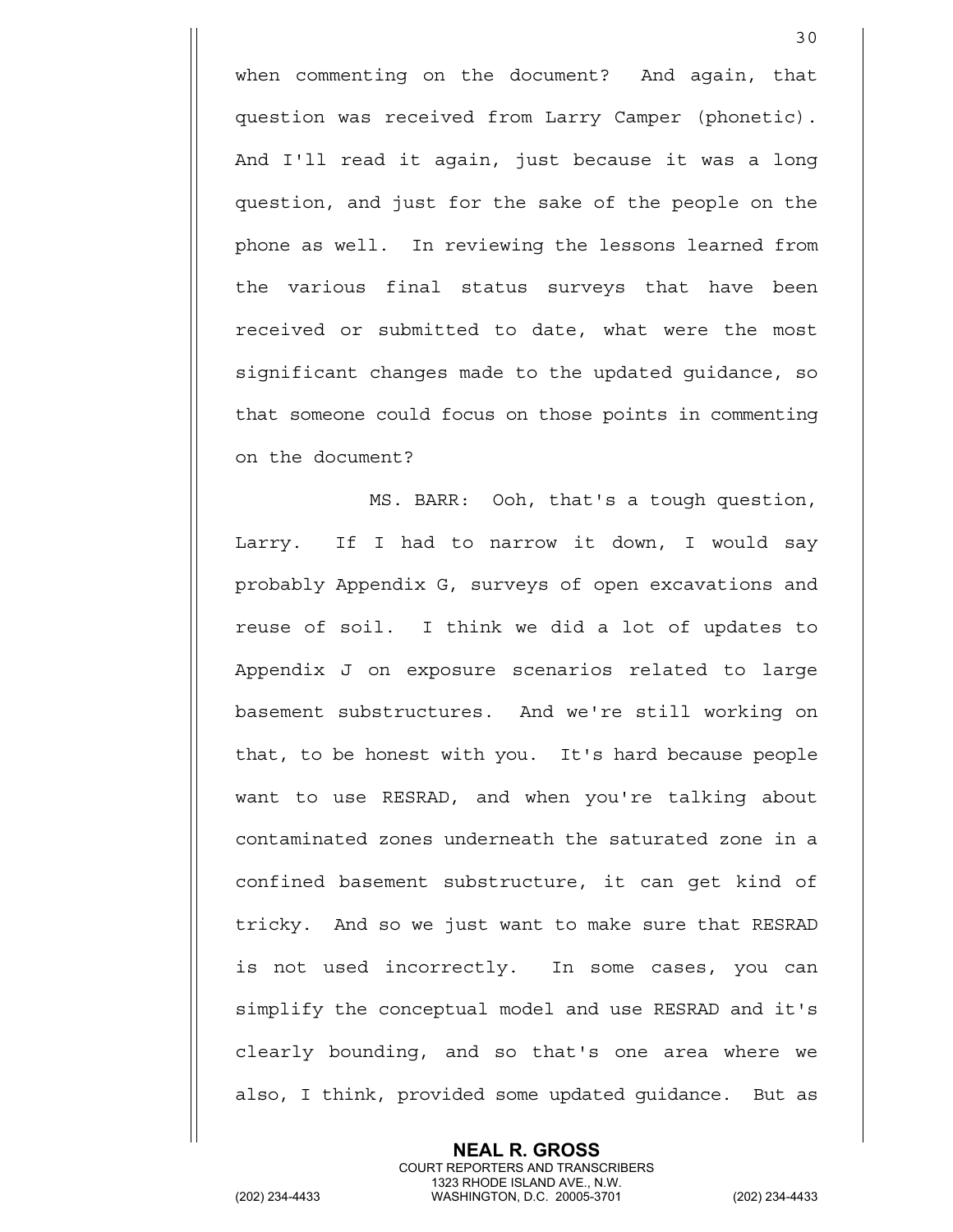I said, we're still working on that.

Hopefully people will take advantage of the composite sampling new Appendix O. We think that's a big update, and I know people have tried to use it in the past, so hopefully that'll be an improvement. And we also noticed a lot of conservatism with treatment of multiple elevated areas, and so we did try to add a lot of examples in Appendix I on that topic. And so hopefully that's useful to people as well. And on occasion, we've had people need to use Scenario B. In those cases, I think we've provided a lot more detail on when it would be appropriate to use Scenario B and how you might go about doing that. And so I think those are, if I had to list them in order of priority, what I would say. But if anybody has anything to add to that, please feel free. Thanks.

MR. WATSON: I think that was a pretty good summary, Cynthia. So, you know, I think we've done our best to incorporate lessons learned. And also, like, composite sampling was actually a project we had that we worked with Oak Ridge Associated Universities on and published some papers at the Health Physics Society on. So we tried to capture some of the lessons learned also that was consistent with the literature we've done in the past. So with

> **NEAL R. GROSS** COURT REPORTERS AND TRANSCRIBERS

1323 RHODE ISLAND AVE., N.W.<br>WASHINGTON, D.C. 20005-3701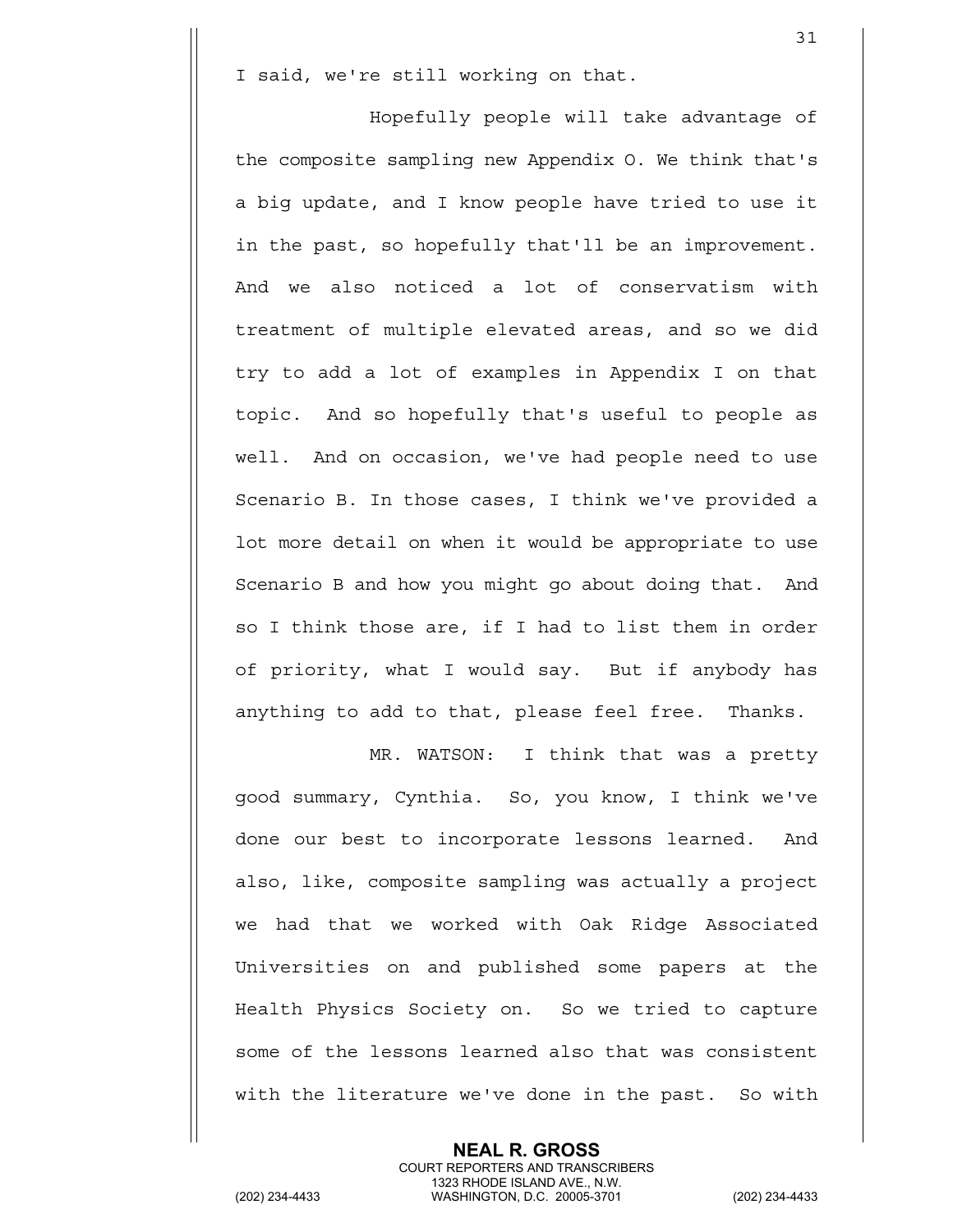that, Brett.

MR. KLUKAN: All right. Thanks, Bruce. So I have one additional question from Larry Camper: What about the recommendations from the Financial Assurance working group last April? Will they need to be included or will they be included in Volume 3? Again, what about the recommendations from the Financial Assistance working group last April? Will they or those recommendations be included in Volume 3?

32

MR. WATSON: I've got to figure out the buttons here a little better. Sorry, folks. The Reactor Decommissioning Financial Assurance working group was looking at, specifically, the reactor decommissioning trust funds, along with the process we follow -- not only the regulations, but the internal processes we follow and how we request information. So those types of comments, or the corrective actions I'll call them, follow-up items from the Reactor Decommissioning working group are not going to be incorporated into NUREG-1757 Volume 3. Volume 3 is really covering the regulations for financial assurance for those complex material sites and other material sites, so their regulations are totally separate in the requirements. So the simple answer is: We're doing some upgrades to our inspection

**NEAL R. GROSS**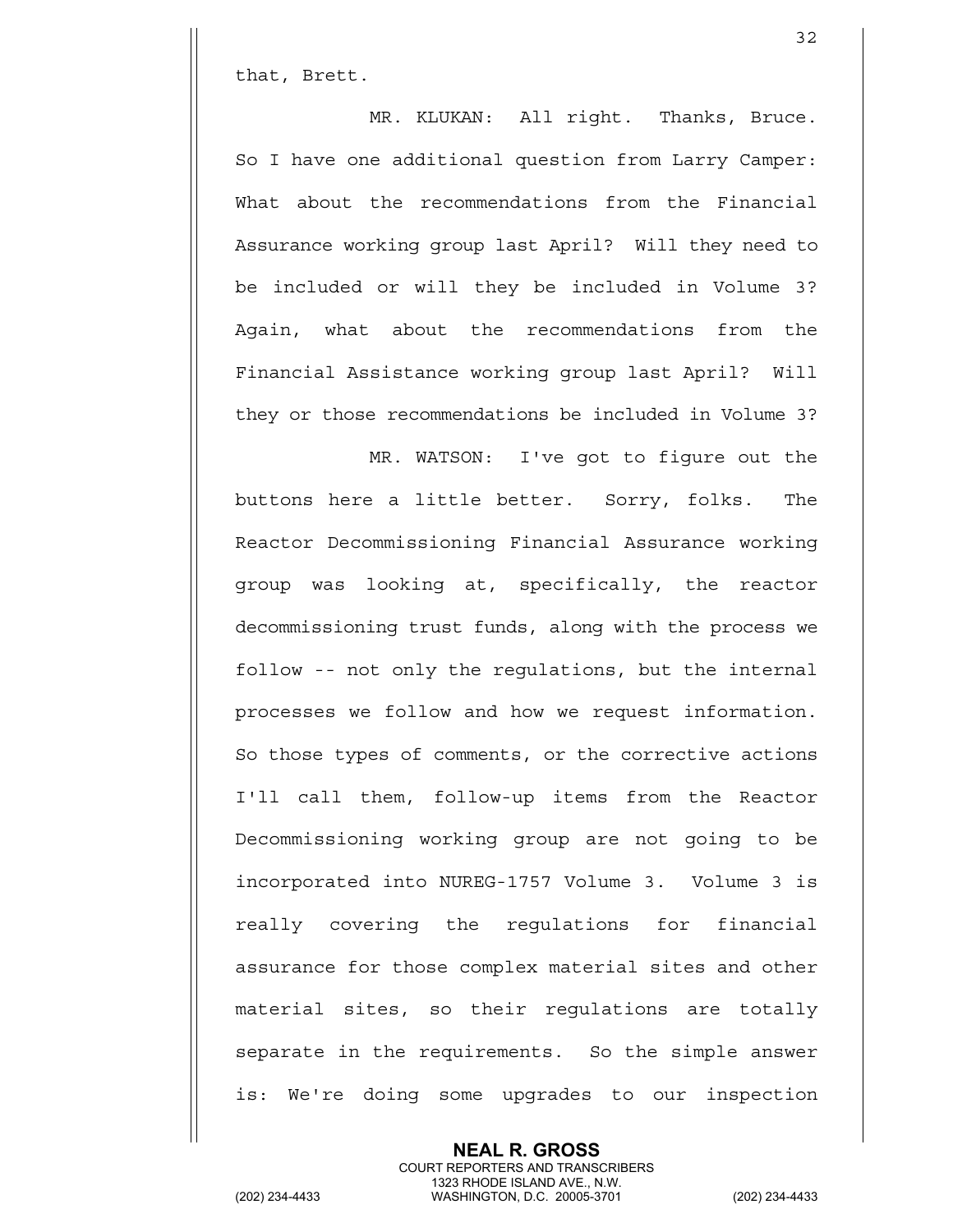procedures; also our internal procedures for looking at the Financial Assurance working group, from that working group. And we're also looking at some updates to a few of the regulatory guides on the reactor side for the financial information. Again, NUREG-1757 Volume 3 deals exclusively with decommissioning material sites. And so the RD FAWG, as we call it, the Reactor Decommissioning Financial Assurance working group, their recommendations are not applicable to do NUREG-1757, Volume 3, so thanks. Brett.

MR. KLUKAN: Thanks, Bruce. So again, and I apologize for sounding a little bit like a broken record here, but if you would like to pose some comments or pose a comment, please use the raise hand function in Webex. If that isn't working for you, for whatever reason, just let us know or drop a line in chat or the Q&A function or feature to let us know that you would like to speak. And again, if you're on the phone, it's \*3. I will give people here a couple of seconds to do so. All right. At this time, I don't have anyone else who would like to raise a comment. So again, we have time remaining, so if you do have a comment you would like to raise, please feel free to do so. And just, you know, raise your hand or

> **NEAL R. GROSS** COURT REPORTERS AND TRANSCRIBERS

1323 RHODE ISLAND AVE., N.W.<br>WASHINGTON, D.C. 20005-3701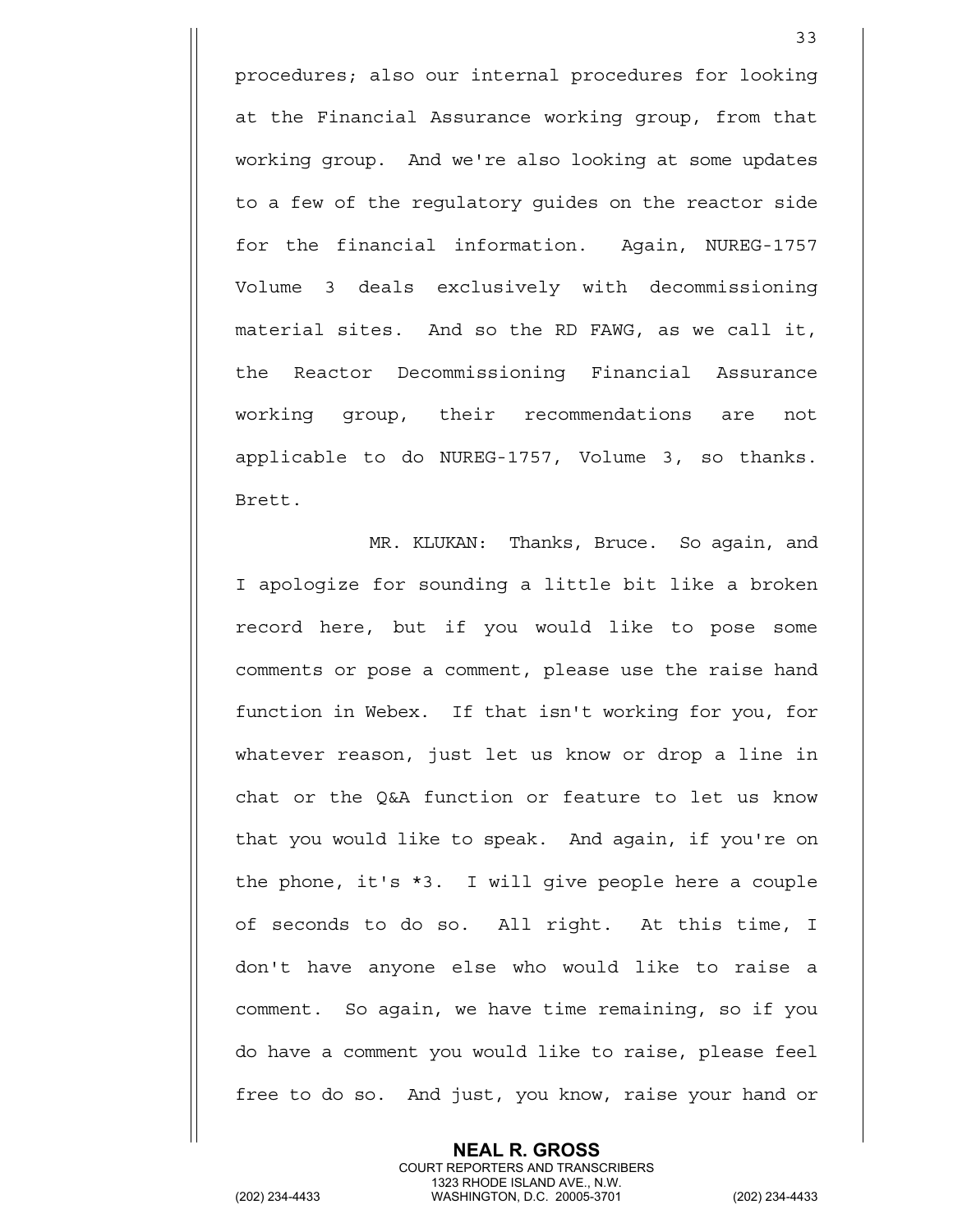let us know through the chat or the Q&A function. Thank you.

Okay. We're not seeing any additional comments at this time, so I'm going to give you one more opportunity. Again, please feel free to raise your hand within Webex or let us know via chat or Q&A. And if you're on the phone, it's \*3. So quote/unquote, raise your hand to let us know that you would like to be unmuted. So we'll give you another minute.

MS. ACHTEN: So Brett, I put a question in the chat. I think you're reading it now.

MR. KLUKAN: Yes. Thank you for that. So we did receive one additional question from Sofia - oh, boy, L-U-Q-U-E. I apologize. As someone whose name is often mispronounced as well, I don't know if that gets me any bonus points for not being able to pronounce your last name, but we have a question from Sofia, last name L-U-Q-U-E: In your opinion, could Scenario B be used to assess the final status of a remediated former uranium mine or milling site? Again, Sofia's question is: In your opinion, could Scenario B be used to assess the final status of a remediated former uranium mine or milling site?

MS. BARR: This is Cynthia. I'm not sure

**NEAL R. GROSS** COURT REPORTERS AND TRANSCRIBERS 1323 RHODE ISLAND AVE., N.W.<br>WASHINGTON, D.C. 20005-3701 (202) 234-4433 WASHINGTON, D.C. 20005-3701 (202) 234-4433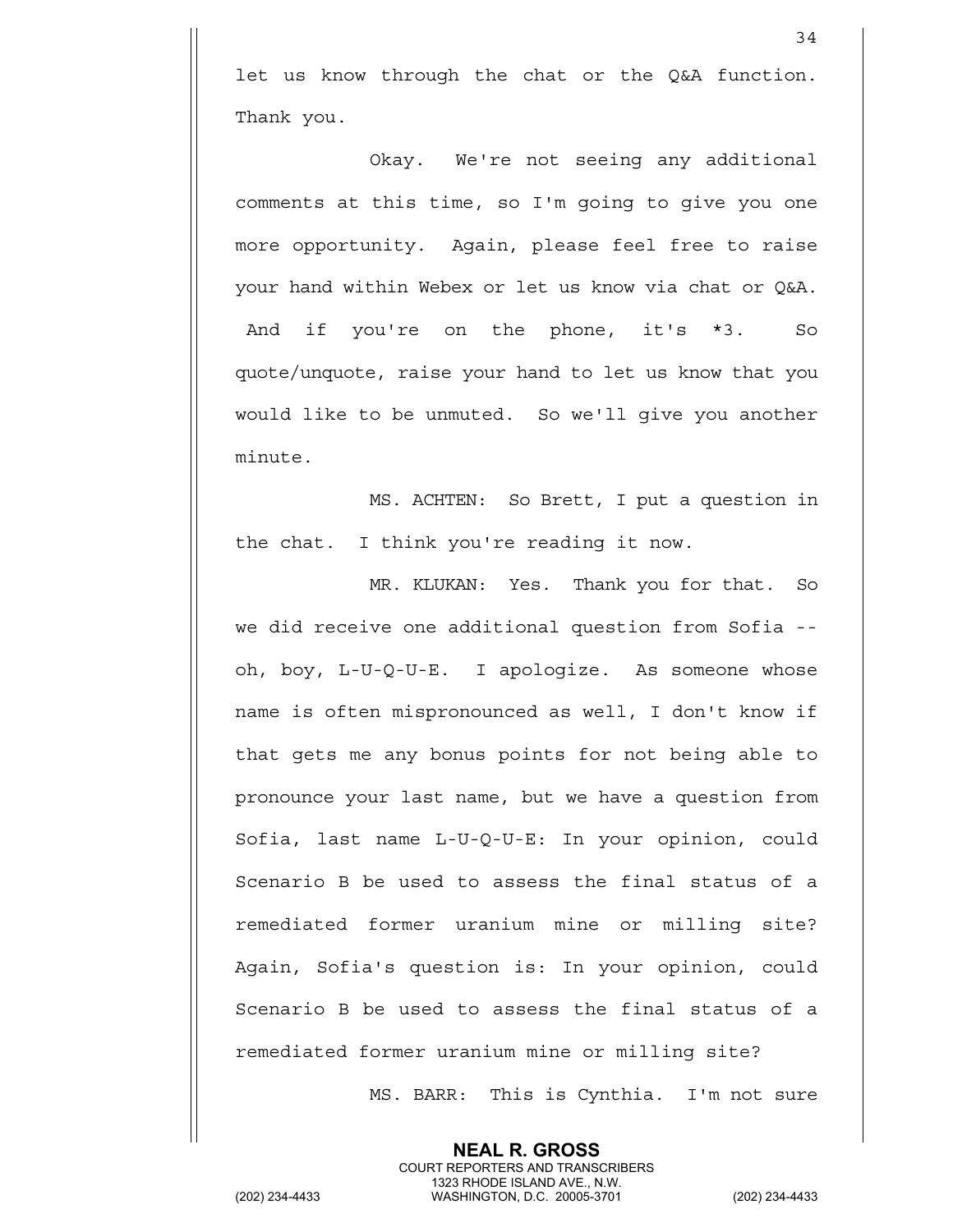because I don't usually work on uranium mine or milling, but I will say when Scenario B is appropriate, and that is when the cleanup levels are close to background and there's a lot of background variability. And so it's difficult to determine whether the surveyed unit is actually contaminated or -- you know, in some cases, the background could be higher than the survey unit, because of that background variability. So if you have a situation like that, then yes. But I know the regulations are a lot different, so that's the best I can do. Sorry. Does anybody have anything to add on that?

And I will say also -- this is Cynthia again. Like, if you have groundwater contamination and you're not sure if it's background or not, you could do a Scenario B-like analysis or maybe an ANOVA analysis. So I think there are opportunities for uranium sites, especially for groundwater, because I know that comes up a lot. So that's just something I thought about. But Scenario B is really specific to MARSSIM and sites that have a cleanup level, and that cleanup level is very low compared to background. So hopefully I answered your question. Let me know if it doesn't.

MR. KLUKAN: Thanks, Cynthia. All right.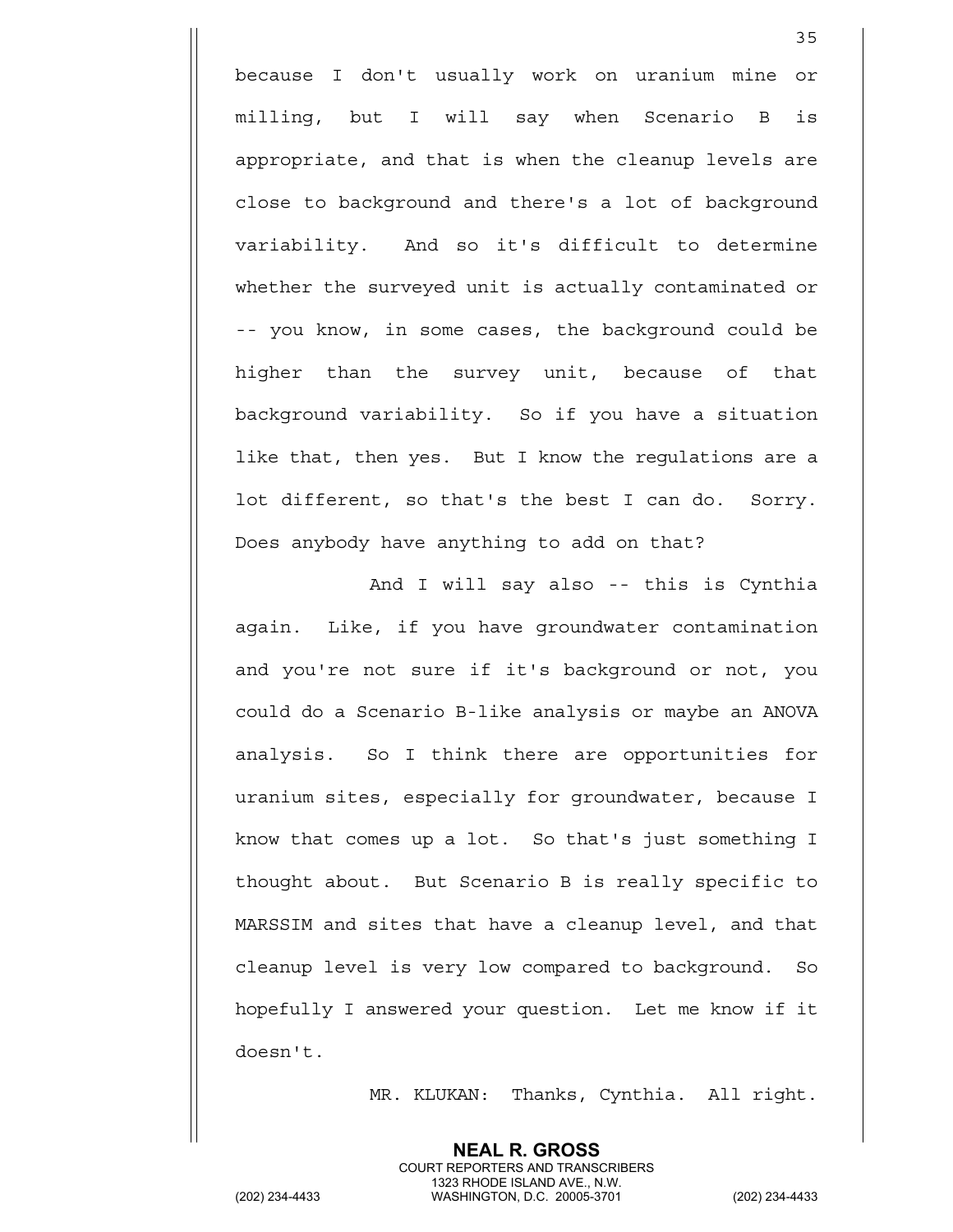36

MS. WALKER: All right. Can you hear me? MR. KLUKAN: Yes, we can. Thank you. Please go ahead.

MS. WALKER: I just came across this meeting. I haven't really been able to look at the 500-page document yet, but I was curious if somebody could just give a thumbnail overview of what this particular NUREG is. It's kind of hard to sift through 500 pages. Could someone just give like a, you know, clipped version of what this NUREG is?

MS. BARR: Yes. It provides acceptable methods to meet the license termination rule, and it's used by materials and reactor licensees. It's a technical guidance document, and it focuses on dose modeling used to derive cleanup levels and also the radiological surveys to show that you have met those cleanup levels. And so that in a nutshell is what it does. It's related to 10 CFR Part 20 Subpart E, the license termination rule. So it's a dose-based standard. A lot of times people will convert the dose to a cleanup level that's a concentration-based level, and then the surveys would show that you're below

> **NEAL R. GROSS** COURT REPORTERS AND TRANSCRIBERS

1323 RHODE ISLAND AVE., N.W.<br>WASHINGTON, D.C. 20005-3701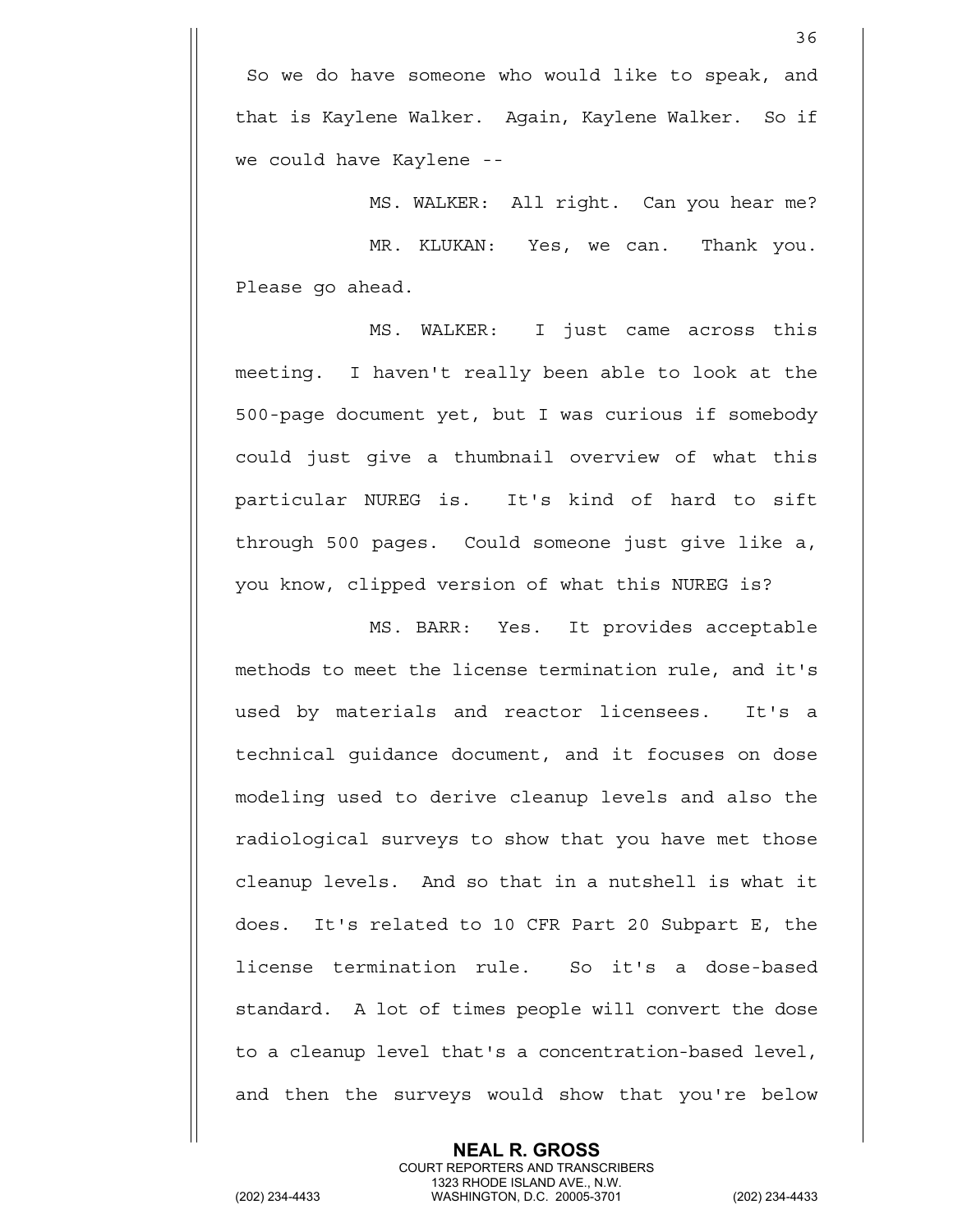those levels. That's all I can say in the simplest terms. If you want more detail, just let me know. Hopefully that answers your question.

MS. WALKER: It gives me a basic idea. So this is a way of evaluating the property; is that right? Or evaluating it so that you can, you know, decommission or unlicense a facility?

MS. BARR: Yes. To decommission and terminate the license, yes, ma'am. So basically, you know, it provides information on all the radiological surveys you would do to characterize it, and then the final status survey is the point at which you say whether the site is clean or not. And all the dose modeling that assesses the risk to make sure you're below that dose-based standard.

MS. WALKER: And what if you're not below the dose-based standard?

MS. BARR: Then the decision is that the license can't be terminated. You have to remediate more, or you have to do more refined modeling to show that (audio interference) that the site meets the criteria. So I think if you look in Chapter 2, it's an integrated approach, so if you don't meet it in your first demonstration, then there are opportunities for you to recover from that.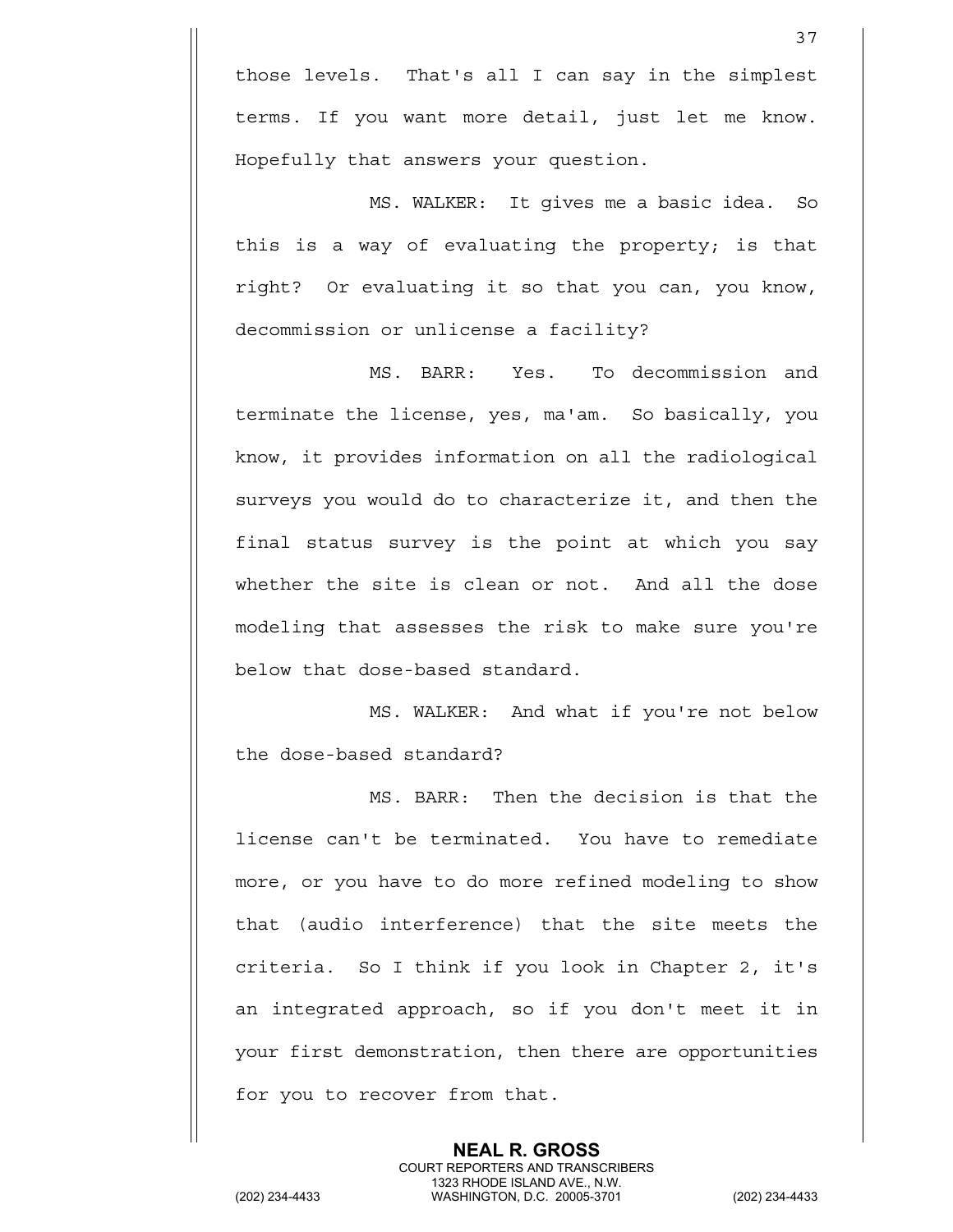We also have an Appendix C on double sampling or two-stage sampling, if part of the design. In some cases, you could do extra work in that area. So there's a lot of different approaches you could take if you don't pass initially, including the modeling, the surveys, things of that nature. But that's all outlined in Chapter 2.

38

MR. WATSON: So this is Bruce Watson. Yeah, I would recommend you take a look at the document itself. It does establish the criteria on which the staff will evaluate the approaches the licensees will take to demonstrate to us and, of course, the public that the licensee is meeting the criteria for license termination. And until they do that, then the site will remain under license and under our inspection activities to make sure the license and the property remains safe for the workers and, of course, the public and the environment. So back to you, Brett.

MR. KLUKAN: Thanks, Bruce, and thanks, Cynthia, as well. So again, to raise your hand or to create that little raise hand function in Webex, or let us know through chat or QA. It looks like a lot of you are using those alternative methods. Or again, if you're on the phone, just to reiterate, hit \*3.

> **NEAL R. GROSS** COURT REPORTERS AND TRANSCRIBERS

1323 RHODE ISLAND AVE., N.W.<br>WASHINGTON, D.C. 20005-3701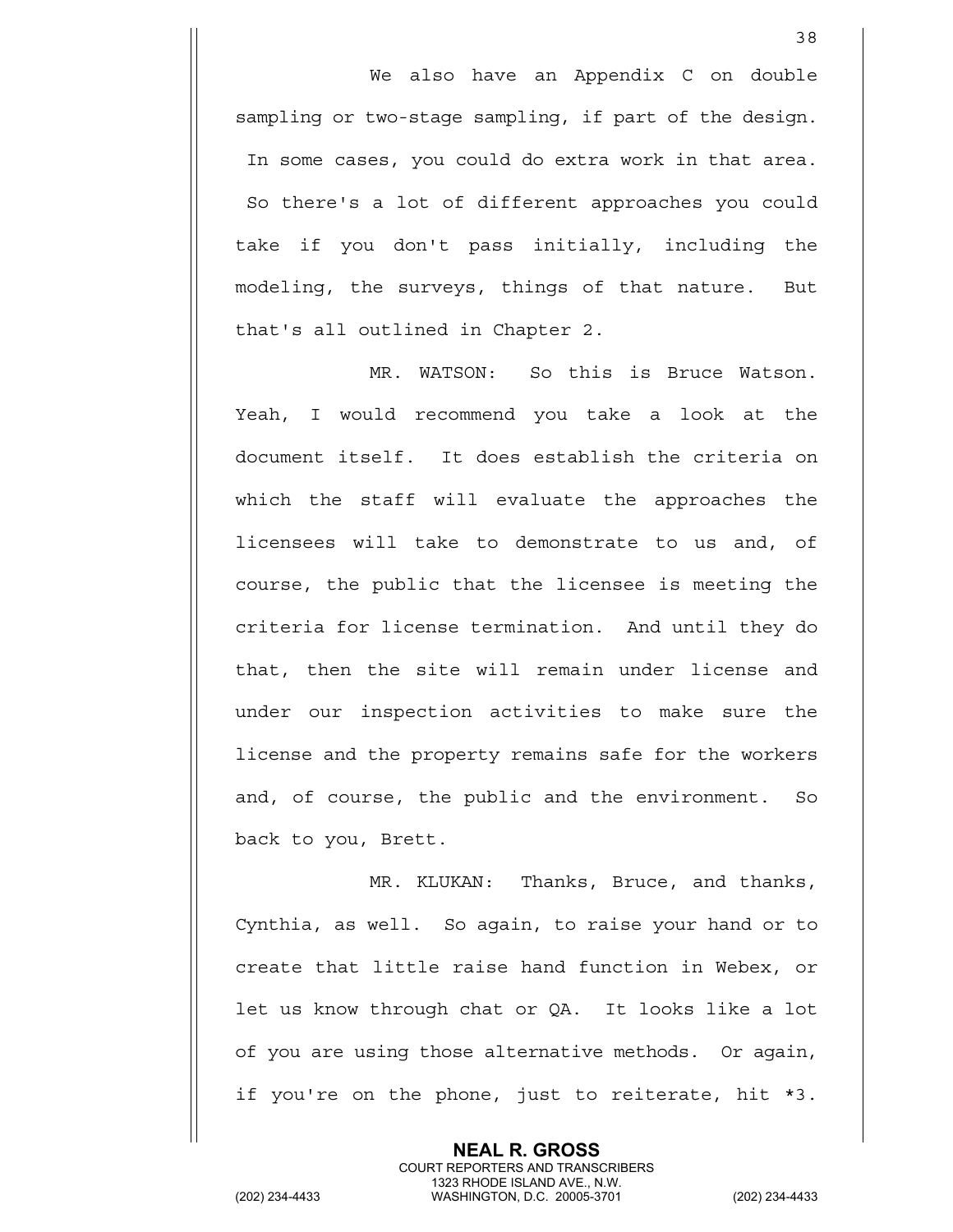And we'll give people here a minute to see if they would like to provide comments, particularly those of you who have not yet spoken this morning.

39

Again, we went to try to make sure we capture as many comments as we can during the allotted time for the meeting. So again, if you haven't spoken already, you know, we have the time; please feel free to raise your hand and provide a comment. And can we just give people a couple, 30 seconds or so to decide if they want to voice a comment or not, and then we'll circle back.

Okay. Again, so as far as I know, and I apologize, I keep looking to my left, your right maybe, to see if we have anyone else because I have that info up on my other screen. Doesn't look like anyone has raised their hand at this time or indicated that they want to comment. So I'm going to offer it up one more time, just to make sure.

If you would like to provide a comment today, raise your hand using the little hand raise function. It's next to the little megaphone button on the bottom of the participant list, or let us know in chat or Q&A. And if you're on the phone, press \*3 at this time. Give you one more minute and then I will turn it over to the staff to close out the meeting.

> **NEAL R. GROSS** COURT REPORTERS AND TRANSCRIBERS

1323 RHODE ISLAND AVE., N.W.<br>WASHINGTON, D.C. 20005-3701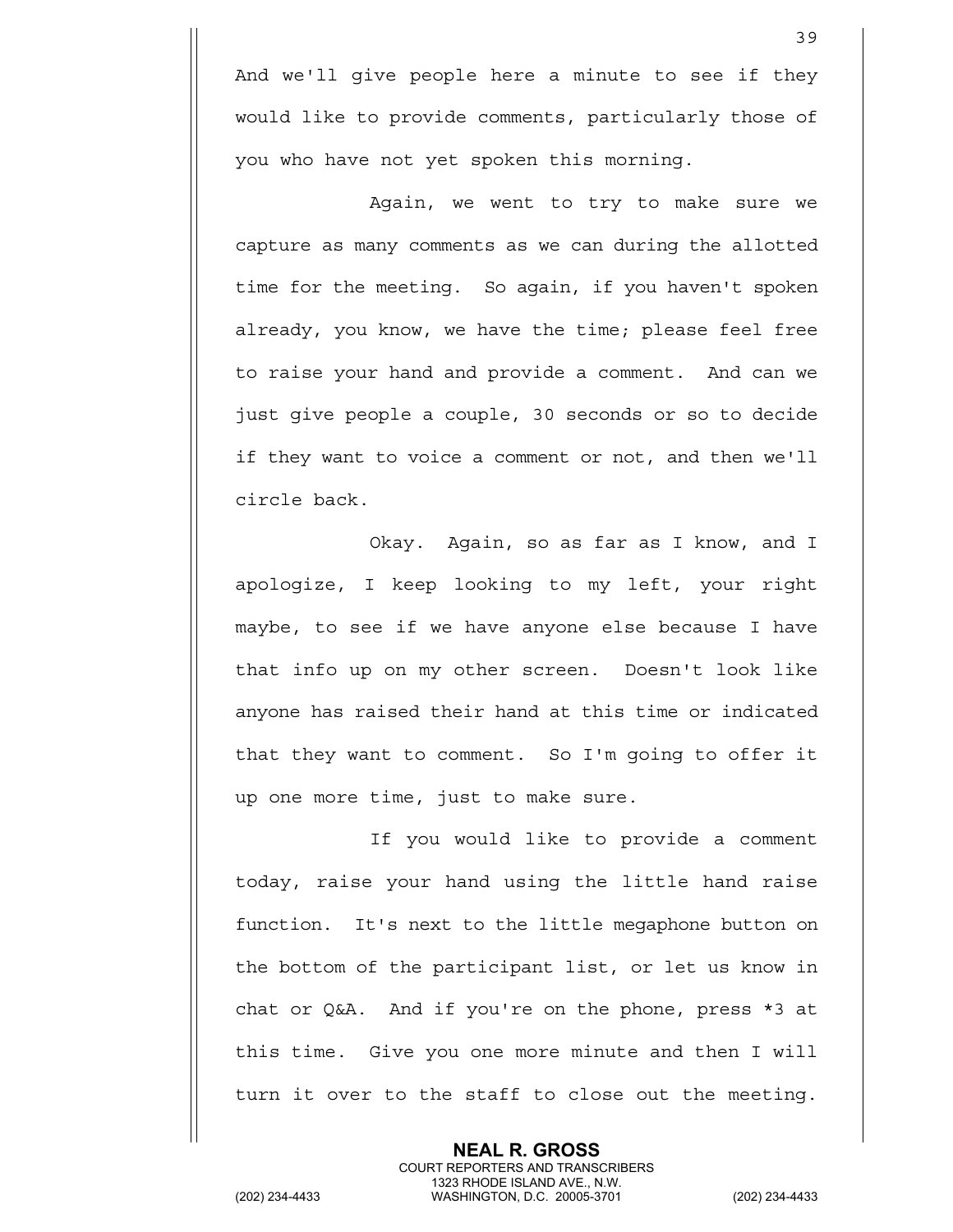So again, if you'd like to raise a comment, please do so now. Let us know at this time and if not, then we'll close out the meeting.

Okay. As far as I can tell or based on that -- it seems to me that no one else had any additional comments. Again, if you do have additional comments after this meeting or questions, you know, you can reach out via the methods as provided in the presentation. And I would particularly encourage you if you do have written comments, even if you voiced those comments here today, to provide them through the regulations.gov website related to this draft, which were the draft of NUREG-1757. And with that, I will turn it over to Trish Holahan to close out the meeting. So thank you very much for the public commenting portion. I appreciate it.

DR. HOLAHAN: Thank you, Brett, and thank you everybody for participating. And I know it's a voluminous document, you know, but we look forward to getting your written comments by April 8th, and we'll follow on with future meetings if we find a need to, and also the subsurface meeting this summer. I think there was a lot of interest in that.

So hopefully we'll get information out - well, we will get information out to you. And so

> **NEAL R. GROSS** COURT REPORTERS AND TRANSCRIBERS

1323 RHODE ISLAND AVE., N.W.<br>WASHINGTON, D.C. 20005-3701